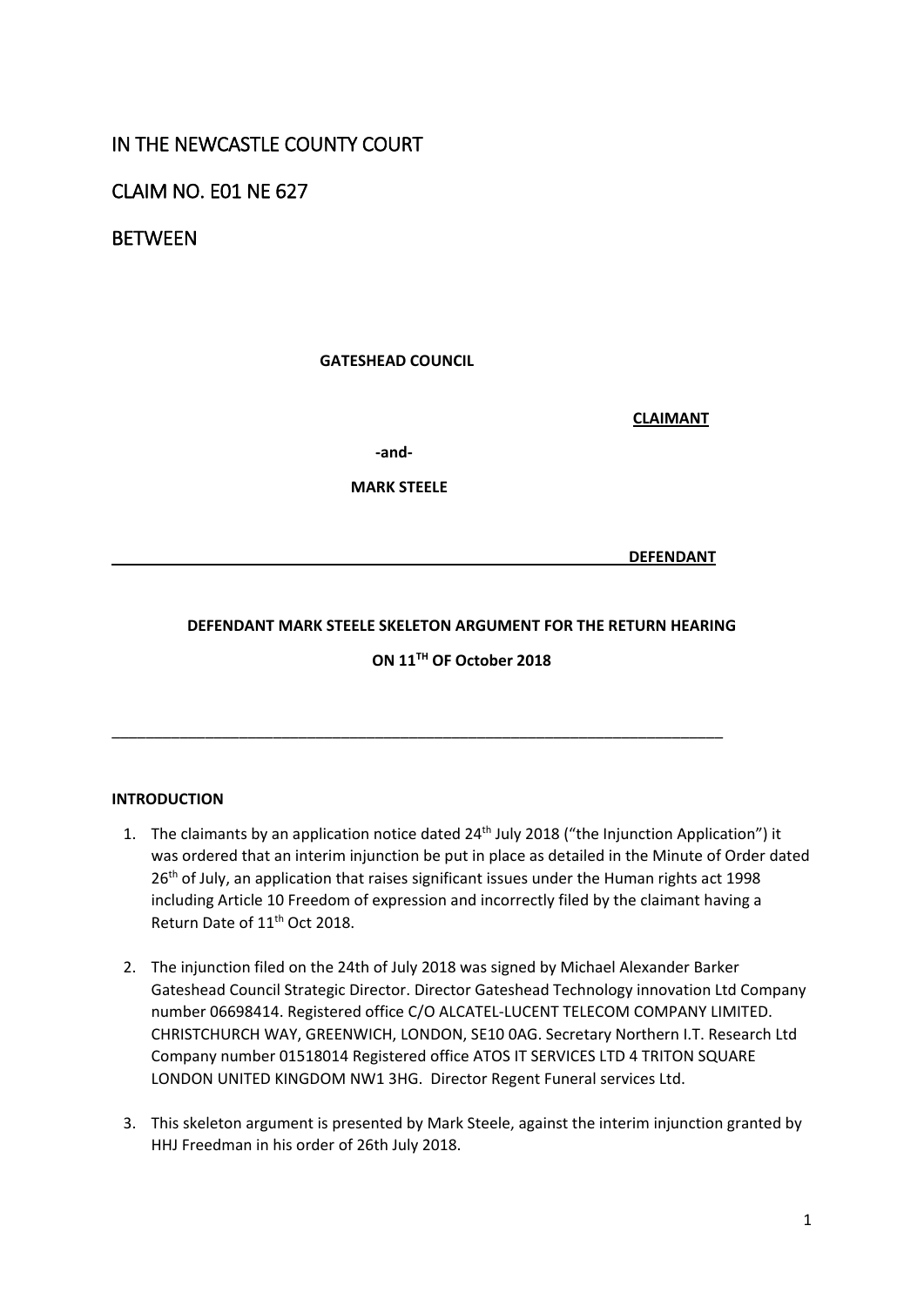- 4. Gateshead Council and its officers "the Council" have installed illegal and unlawful harmful technology across the borough of Gateshead without the obligatory public consultation in breach of a number of Human rights acts, Parliamentary acts, European directives on the environment, wildlife and after having been given enough scientific evidence and legal documents to support this opinion have continued to carry on with a complete disregard to the democratic process on open democracy the law, safety standards and internationally accepted guidelines on hazardous products that are not approved or defined by the said regulations and laws to be safe to humans and wildlife.
- 5. I am an individual a member of a political party who speaks out and opposes the experimental testing of technologies on the population without their consent and in particular technologies that have been shown in a very many published animal studies to be harmful and life threatening. In breach of the Nuremberg codes.
- 6. No authority has the right to harm man either through their deliberate or reckless actions in direct contradiction of the laws of God and man and no authority has the right to use the law to block the dissemination of the truth no matter how unpalatable that truth may be to the council and in direct contravention of the 1998 Human rights act and in particular article 10.
- 7. I am concerned that the Council has conspired with others and is seeking this injunction covering a list of offences' and alleged 'unlawful acts'. If granted, that the many illegal and unlawful actions committed by the Council that have yet to be uncovered by my investigations will be impeded and this claim will form part of evidence used to support the case of the Conspiracy that the Council are engaging in to cover up the unlawful and illegal activities committed by them by using forgeries, false instruments and perjury as evidence presented to the Court herein in support of their claim.
- 8. It is rare for material from criminal cases to be disclosed until those proceedings have been completed. This is to ensure that the criminal trial and any ongoing police enquiries are not prejudiced. As Lord Reid stated in Conway v Rimmer (1968) I All ER 874: "it would generally be wrong to require disclosure in a civil case of anything which might be material in a pending prosecution, but after a verdict has been given, or it has been decided to take no proceedings, there is not the same need for secrecy". The council have filed in this case the ongoing criminal investigation evidence from proceedings that have not been completed and one in which the defence have not had full disclosure of the evidence. The difficulty here is that the claimant is relying on what the CPS have supplied to them and not the full disclosure material that the defence have requested from the CPS to defend the prosecution case and this claim which to date we still do not have. The Judge ordered on Tues the  $9<sup>th</sup>$  of Oct 2018 at the pre-trial hearing that the CPS will comply with the disclosure rules once we have sight of all of the document evidence.
- 9. A further legal issue to resolve is the ability of myself to cross examine the Councillors who the DPP are relying on to secure a conviction, the injunction would make the cross examination of the councillors impossible as no doubt they will claim to be upset by the scientific evidence presented to them as well as the forgeries that they had knowledge of presented as a defence to the charge in the ongoing criminal case that has a trial date on the 23<sup>rd</sup> of Oct 2018. The CPS are relying on Ayliffe V DPP to secure a conviction while the defence are relying on the same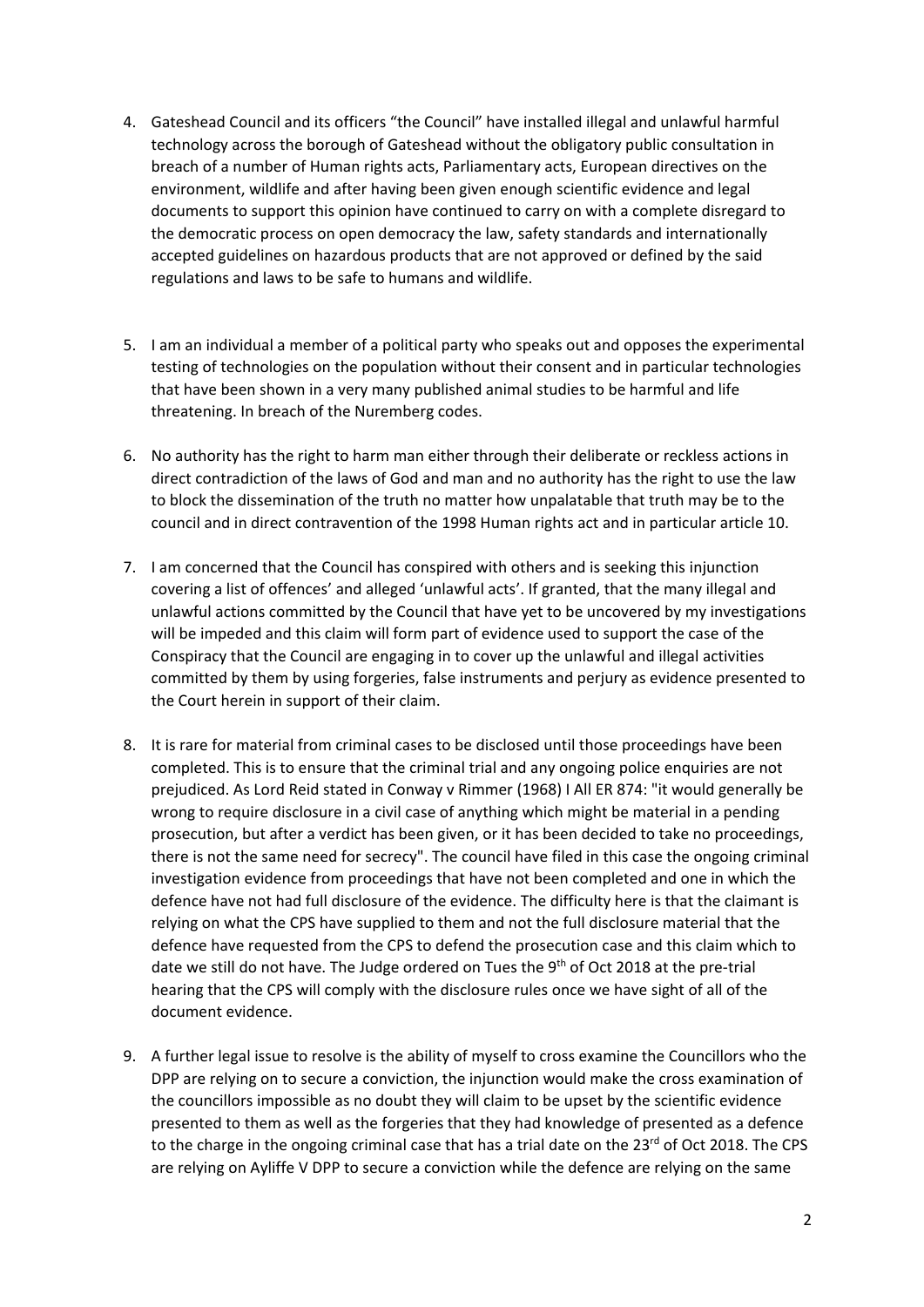defence here proving a number of far more serious crimes that have and are currently being committed to defend that charge and this injunction.

- 10. While I respect the Council its members, officers and its contractors the right to privacy. The interim injunction section (iii) (iv) (v) is in breach of the freedoms bestowed upon free men under common law and act of parliament enshrined in law and upheld by the judiciary namely an individual's right under article 10. Freedom of expression an essential element in a free and democratic society any restrictions that inhibit criticism of public authorities, in particular, undermine the potential for scrutiny of official action. For this reason, in *Derbyshire County Council v Times Newspapers* (1993), the House of Lords ruled that neither local nor central Government had standing to sue for defamation. Lord Keith stated that "it is of the highest importance that a democratically elected governmental body should be open to uninhibited public criticism", my criticism of the illegal unlawful actions of the Council are therefore in the best interests of the Country our democracy and community. My warning to those in the wider community of the existential threat posed to them, the economy and environment are in the public good from the known hazardous technology that the Council have installed, robustly challenging those that support and act on behalf of the Council supporting its false premise that their technology poses "No Risk" Is my legal duty and right. The video recording of such encounters is a necessity due to the poor recollection of events by those acting on behalf of the council coming to my home and locality in their public activities?
- 11. I assert any continuation of the interim injunction will further allow the Council to carry on issuing forged and misleading documents as well as the dissemination of misinformation to the public, constituents and the Country about their unlawful and criminal behaviour, namely the covert siting and testing of an experimental, target acquiring radar system gathering data unlawfully using a highly contentious biologically hazardous technology in breach of the following parliamentary and international laws.
- 12. The Nuremberg Code.
- 13. Forgery act 1913 by false representation tendering and using false instrument.
- 14. Misconduct in Public office.
- 15. Offences against the person Act 1861 the administering of a noxious substance a destructive thing occasioning harm.
- 16. Accessories and Abettors Act 1861 as amended by the Criminal law act 1977
- 17. Genocide Act 1969 section (a) killing members of the group (b) causing serious bodily or mental harm to members of the group (c) deliberately inflicting on the group conditions of life calculated to bring about its physical destruction in whole or in part (d) imposing measures intended to prevent births within the group.
- 18. Human rights act 1998. Art, (2) Right to Life. Art, (3) Prohibition of torture. Art, (8) Right to respect for private and family life. Art, (17) Prohibition of abuse of rights.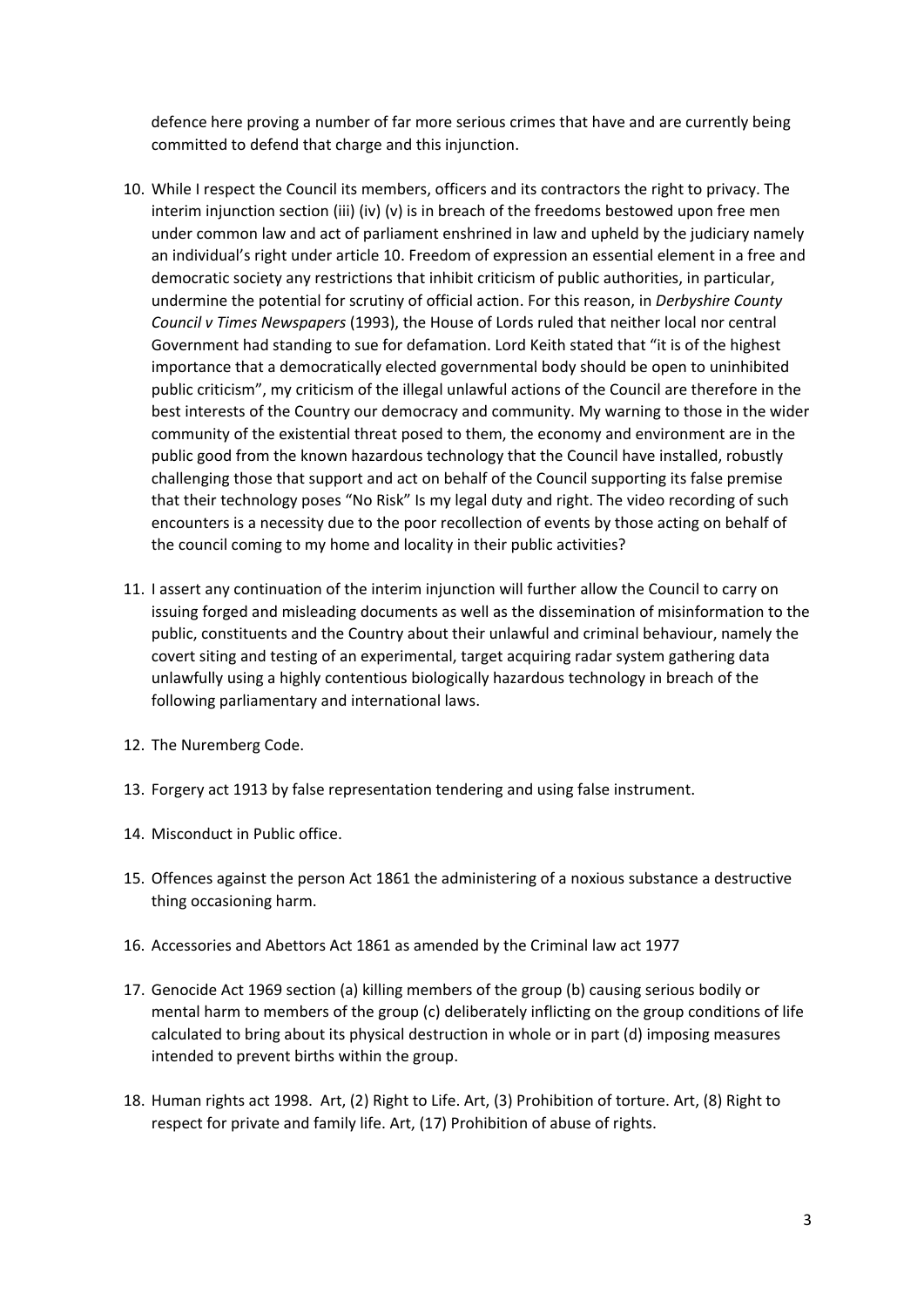- 19. Article 174 (2) The European Community treaty provides that all Community policy on the environment shall be based on the precautionary principle the environmental protection act 1990.
- 20. DIRECTIVE 2009/147/EC OF THE EUROPEAN PARLIAMENT AND OF THE COUNCIL of 30 November 2009 on the conservation of wild birds
- 21. Infant life (Preservation) Act 1929 offences against a foetus causing child destruction
- 22. Health and Safety Statutory instruments. No 588. The control of Electromagnetic fields at work regulations 2016
- 23. Health and Social care act 2012. Local authority's statutory duty to improve significantly the health and wellbeing of local populations and reduce health inequalities across the life course, including within hard reaching groups that include Immigrants.
- 24. EN 62311:2008 Assessment of electronic and electrical equipment related to human exposure (0Hz-300GHz)
- 25. Equality and disability Act 1995 Section 55. It is unlawful to discriminate against another by way of victimisation.
- 26. While all of the alleged offences that the claimant has made against me are refuted. My defence to their claim remains that the Criminal Law act 1967 Section 3 (1) a person may use such force as is reasonable in the circumstances in the prevention of crimes. The necessity of my actions are fulfilling my legal duty, availing myself to my legal right to prevent a more serious evil to myself and others from a number of crimes as the defence evidence will show.
- 27. I am member and technical expert advisor to the Saveusnow Political party to uphold the rule of law, freedom, democracy, and peace. My technical expertise as a Patent writer, inventor of head up display technologies that have won a number of innovation and product design awards from government innovation bodies as well as the "IET" Institution of Engineering and Technology for innovation. My inventions are featured in a number of Science and technology museums including the Science museum in Newcastle. I was the lead developer in bringing the World's first international safety approved and accredited motorsports helmet product to market utilizing a number of my patented inventions that include optical waveguides enabling the wearer rear vision whilst mitigating the known optical radiation hazard a cancer causing part of the Electromagnetic frequency spectrum. My patents mitigate not only the optical radiation hazard but also through design reduce the known microwave radiation risks to humans enabling their ability to be manufactured safely for safe use by humans using low power transmitters FCC part 15 approved, the Council of Europe 1815 resolution emissions advice and the latest 2016 Europaem. Guidelines applying the as low as reasonably achievable "ALARA" the precautionary principle due to the emerging scientific documentary evidence of harm to humans from this portion of the electromagnetic spectrum below current thermal induced values. My expertise in this field is enlightened due to my own disability having a number of detrimental health problems caused in part from microwave radiation pollution namely the inducing of currents through my body from Electromagnetic Frequencies "EMF" and the Pulsed Modulated Microwave radiation "PMR" Which caused the collapse in my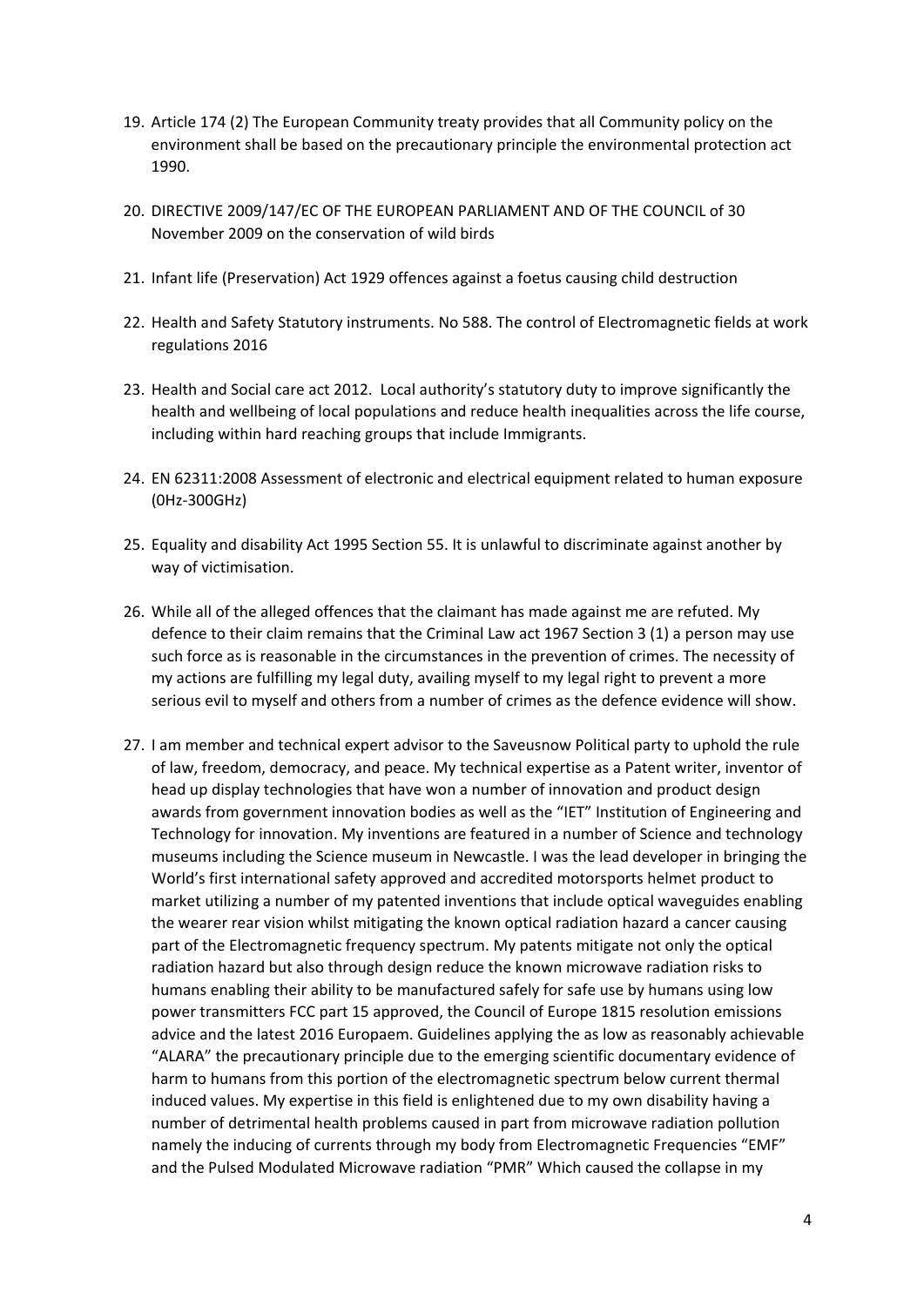endocrine system as well as calcification of cells in my body causing a reliance on a drug regime to keep me alive and well. This is a recognised and emerging disability, which requires me to reduce my exposure too manmade EMF PMR. The Microwave transmitter installations have caused me pain to my body eyes head which is torturous and requires me to wear protective eye wear always causing anxiety in the knowledge that the microwave radiation emissions have been shown in recent research to increase heart disease, stroke, cancer and mortality rates from these diseases born out from the emerging Government data particular to the Borough of Gateshead.

- 28. The Council in Sep 2016 had erected at my near location, without the obligatory public consultation, no public health or environmental impact analysis installed new URBIS LED lighting system the Control management system "CMS" designed for this lamp is named OWLET. This is 2.5GHz communications system the actual CMS a lower power FCC part 15 approved transmitter. The leafNut transmitter fitted operates on the 868 MHz and is of an experimental design emitting Microwave Radiation part of the Electromagnetic Spectrum which all council officers have been made aware of.
- 29. The Claimants case is predicated on a false premise that the 31,875 transmitter attached to the new lighting mast do not emit Microwave Radiation across the borough through brick and concrete adjacent bedrooms a class 2b Carcinogen and that they and the light emitting diode lighting "LED" pose "No Risk" to the community or the environment as stated in Sheena Ramsey statement Exhibit. SR 11 The defence evidence in this bundle will show that the Councils ignorance in this matter goes beyond that in regard their installing this experimental technology and has required the necessity of actions to stop this evil to me and others due to the substantive scientific body of evidence of the known risks associated with this experimental technology and the Council's refusal to engage in any constructive dialogue on the matter even though they have had the relevant scientific evidence supplied to them and warnings sent to Councils across the United Kingdom by public health England "PHE" prior to their forgery having released to the press. The forgery also states that the Council uses no 5G technology in the street lighting even though the councils Head of Strategic services is named as director and secretary of two of the Councils technology companies having company registered addresses at two leading 5G companies ATOS and ALCALTEL-LUCENT.
- 30. Tab 1 Page 1 of 8 cc. this e mail was sent to all Councillors and executive branch on the 5<sup>th</sup> of Dec 2017 once I had informed myself of the experimental nature and risks that this technology posed and that the Council had installed across the borough without our knowledge It was and is my civic duty and lawful and legal right to make them aware of my knowledge and advise them on its removal after already having been made aware of a number of people in my locality suffering sickness, including nose bleeds fits etc. from this uninsurable unsafe technology in my belief that the Council had in fact made a mistake. The most alarming part of this e mail was that to date, not one Councillor has made contact even though the e mail attachments and content prove beyond a reasonable persons doubt that the information the council are relying on in their belief that there is "no risk" is incorrect, especially the statement that they are relying on from persons unknown at PHE Public Health England. The complete disregard of the content of this e mail sent to all councillors is unlawful by them not taking the relevant course in regard the illegal installation. The attachments that the Council and its officers received from me showed a 38% increase in Strokes in Women. 240 of the World's leading scientists appeal calling for a moratorium on 5G. The European Cancer and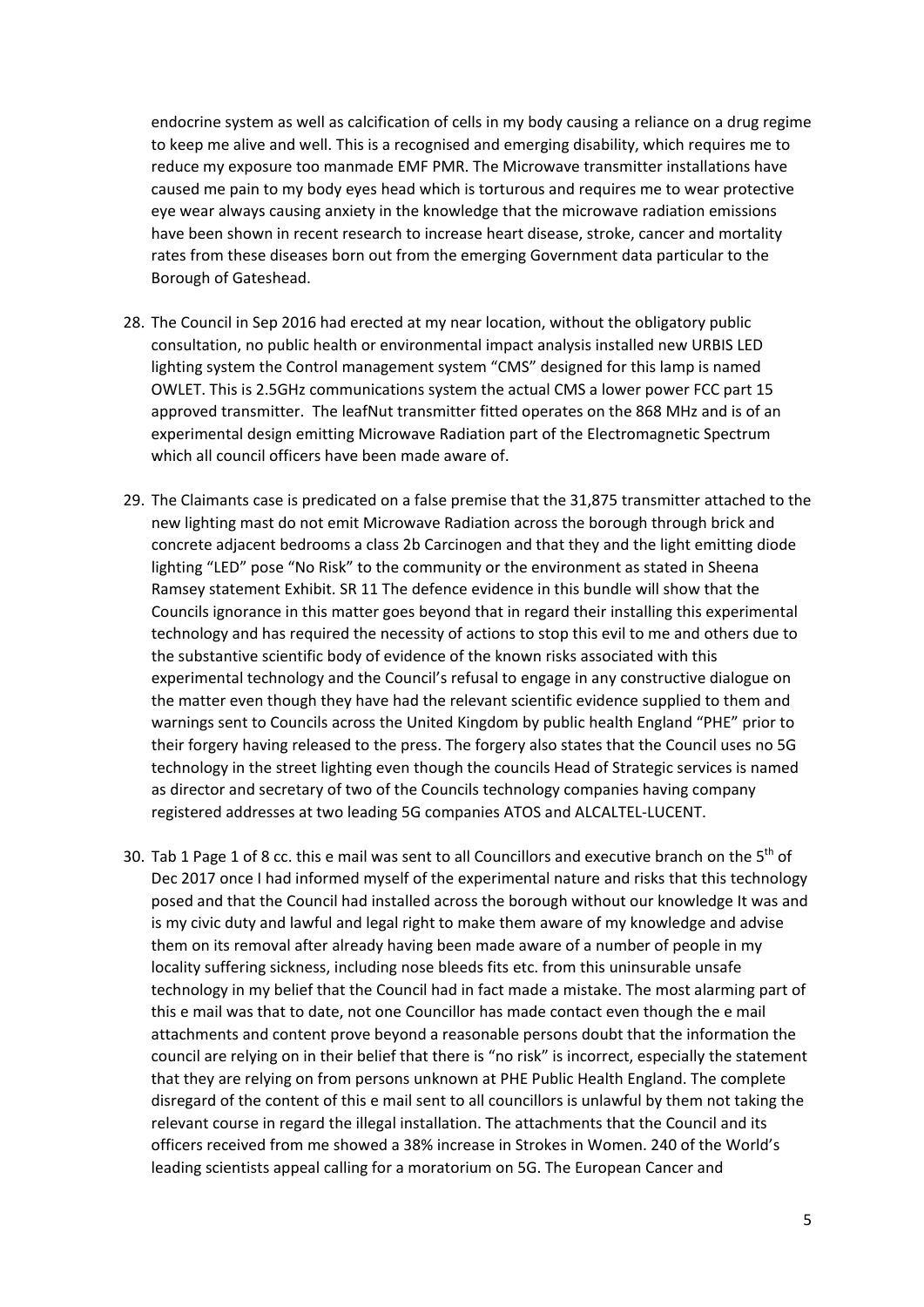environmental research institute newsletter  $6<sup>th</sup>$  June 2017. 68% Self harm rise in young Women press release. 2017 Published Scientific abstract on how pulsed microwaves may cause harm to children, as well as a UNESCO wildlife reporting harm. Pages 8 to 1. Refer to my invite to the Council meeting and the argument I put to the Council and Councillors. The refusal to respond to the second question put to the Council in Video evidence as well as e mail is for public record.

- 31. Tab 1a. This e mail sent to the executive branch on the 01/09/17 with the attachment and appeal by a number of the World's leading Scientist calling for a moratorium on 5G due to the published growing body of science showing harm from non-thermal microwave radiation emissions Tab 18. My full expectation was that the Executives would act accordingly in regard the Local authority's statutory duty, Health and Social care act 2012. To date the Council have not sent one piece of evidence to me to allay my concerns from the dangers posed to the community from their experimental technology and Hazardous LED lighting reduction plan.
- 32. Tab 1b. Page 1 of 4. Part 15 FCC low power transmitter approved Owlet which is the compatible Control management system for the URBIS LED light system purpose that controls the lights and my observation and concern was to why it had been replaced with a far more advanced powerful and presumably very expensive piece of hardware namely the Harvard leaf Nut product.
- 33. Tab 1c The Chief executive and their advisors insist that Microwave radiation is not emitted from the leafnut transmitter. The scientific term for microwave spectrum is defined as a wave form from 1m to 1mm. The technical parameters here are the actual scientific understanding for industry and science, and while some companies. Texas instruments use the 3mtr. 100 MHz 300 GHz parameter for the wave form this is not its known scientific parameter. The council and its advisors have continually misinformed the public and now the court as to the actual part of the spectrum that microwaves are defined in science operating from 300MHz to 300GHz part of the spectrum. The 868MHz transmitter uses part of the spectrum operating with known microwave radiation emission.
- 34. Tab 1d this is a copy of an e mail sent to the Executives whom I had contacts for making them aware of some factors they may not have known about in regard Microwave radiation emissions due to their mandated duty of care moral and legal duty. The wilful disregard of this information would leave no person any other option than to bring this matter to the public's attention through whatever means necessary caused by the council and their continued ignorance of the hazards posed to the community from this experimental technology, the words in this e mail are not mine and can be easily researched for their validity as stated by the honourable organisations and expert individuals referenced.
- 35. Tab 1e Page 1 of 2 Expert Character witness statement of Mark Steele's Technical expertise. I am an inventor who has state of the art inventions that mitigate battlefield technologies and have designed and patented a number of products for use in civil and defence areas.
- 36. Tab 2 Page 1 of 3 Harvard leaf nut hard ware 25m/W showing the transmission power of the hard ware in its Control management system from its basic function. This transmission is 100% continuous. The 1 mW/cm² standard for emissions is the maximum for human exposure in Federal Communications Commission standard of 6 minutes only it is an acute exposure rating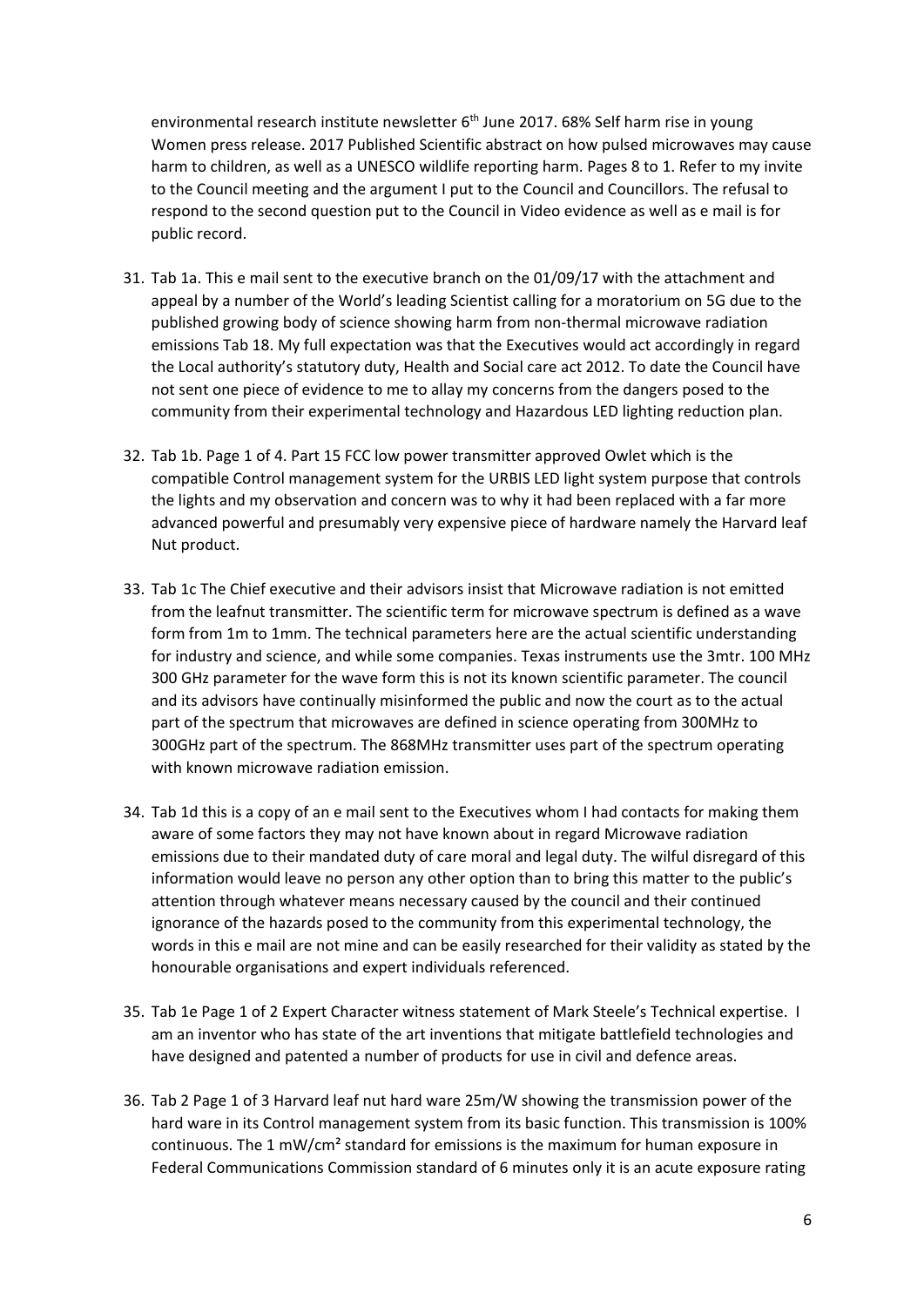applied for the protection of humans from thermal damage and not applicable to continuous transmitter out put that causes the known non thermal damage to humans as recognised in the Council of Europe's 1815 resolution due to genotoxicity at levels from microwave radiation exposures not exceeding 600 mV/m in the medium term and reducing to 200 mV/m. The near field of 20cm from this transmitter at 25x the maximum exposure to a 200lb human is a significant risk to biological life and in particular smaller bodied living things, which has not been evaluated in the fitment of these transmitters that attract all manner of wildlife to them and are used as roosts for wild and domesticated birds. The manufacturers assumption here that the transmitter is in compliance would only occur if a single antenna was of dipole design using inverse square law calculation, however the manufacture knows that this information is incorrect as no densification data from the 31,875 antenna across the borough each with the admitted 1km in heavy urban and 5Km in line of sight footprint, which the manufacture goes on to confirm is incorrect and due to the interaction between each antenna confirming that they would also know that the product is therefore not in compliance with the standard and the law.

- 37. Safety standards and in particular standards that apply to products that can cause harm or be life threating are woven into the fabric of the law and legal system, their inextricable link is known and has many precedents, without one or the other citizens individual rights that are recognised and protected by law in a society that exhibits the features of a democratically elected responsible and responsive government relies on the independence of the judiciary independent of government to uphold the law in regard product safety regulations and guidelines.
- 38. Tab 2a Page 1 of 2 Harvard leaf nut hard ware 25m/W is the Conformance of the device that shows the range over 1km in built up urban areas and 5km in line of sight. Most FCC part 15 unlicensed transmitters operate at very low power of less than 1 m/W the FCC 15209 regulation for transmitters operating at this frequency shall not exceed 5 mV/m at 30mtrs. The measurements that we have taken in bedrooms show significantly higher microwave radiation emissions than this due in part from the experimental multiplication (technical requirement called densification of 5G) emissions from the high gain antennas design fitted.
- 39. Tab 2b this page lifted from the Ofcom pdf. Showing the Ofcom Definition of 5G showing that it is the technical parameters that actually define 5G technology and not the main stream media narrative of 5G with most laypersons having the impression that it has some link to 5GHz part of the spectrum as this is not what 5G actually is. 5G is primarily but not only densification of transmitters which the 31,875 most certainly are operating in the Sub GHz bandwidth.
- 40. Tab 2c Page 1 of 6 Highly directional antenna and Downlink capabilities from sophisticated antenna design are in fact 5G with increased SAR values exceeding all current regulatory guidelines from the focusing attributes from a 5G high gain antenna design. The concern for this technology has been highlighted not only from a growing number of scientists but industry experts main stream media and security organisations have voiced concern as to the lack of understanding of this experimental technology and its current roll out across the G7 countries.
- 41. Tab 2d Harvard Technology directors report of the 31<sup>st</sup> of Oct 2016 statement shown here documenting the actual capability of the hardware and its 2017 date of delivery from the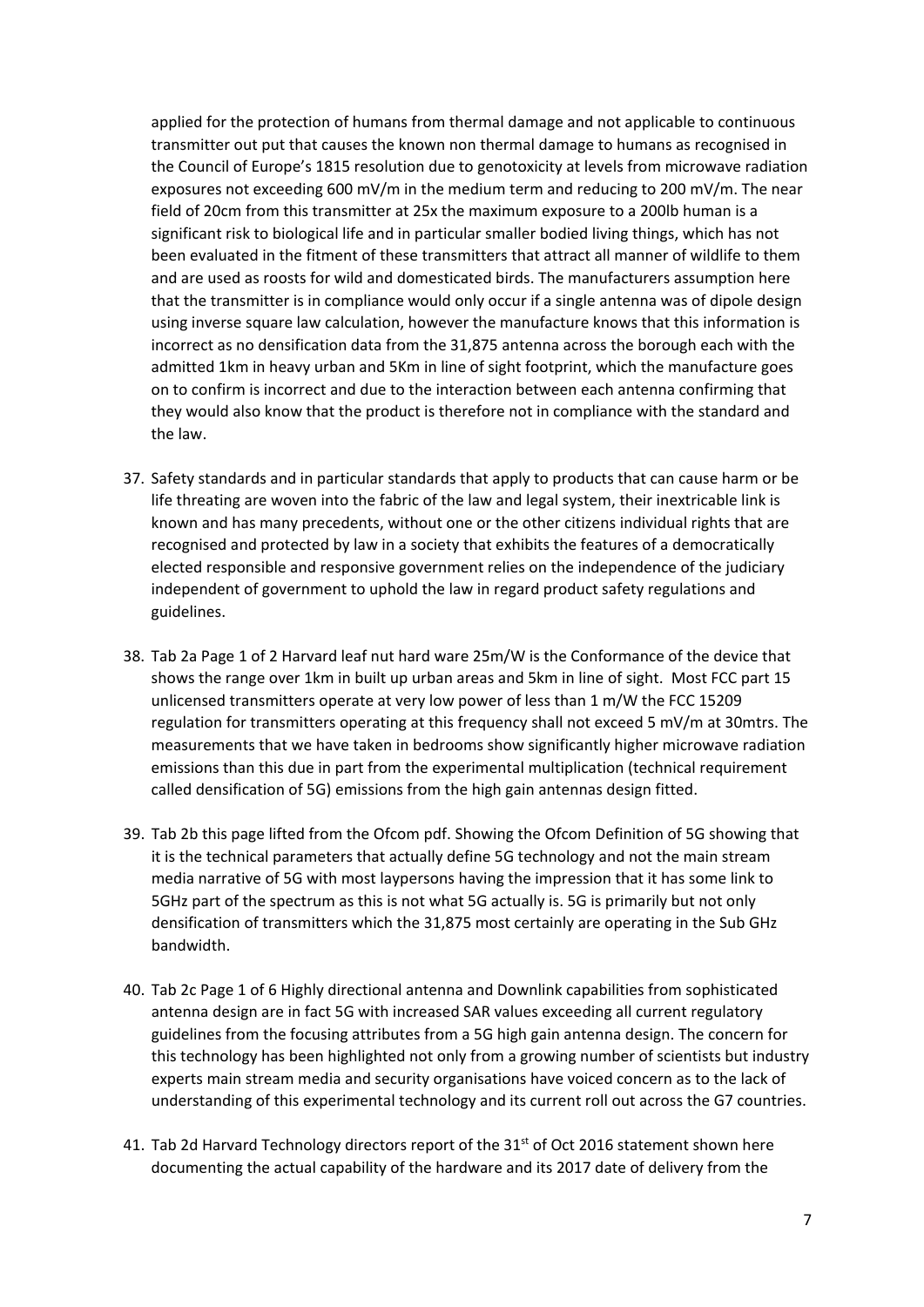experimental period into the Leafnut Smart City hardware. The Directors report states clearly that this equipment as of 2017 is not the Control management system that the Council have predicated their case upon. The enhanced range taking this transmitter beyond what was stated in the product data sheet. The data sheet Tab 2. Shows a product data operating at the margins of what is deemed safe and now in an admission by the directors operating beyond the safety codes regulations and standards attributed to it. The hardware's environmental scanning capability using the sophisticated unregulated 5G antenna design monitoring parking, scanning bins, flood detection and backhauling data from devices in homes all part of the Smart City 5G densification of transmitter agenda.

- 42. Tab 2e this is the image of the high gain dielectric lens antenna the technical parameter of a 5G antenna who's purpose part of the Harvard leaf nut hardware installed in 31,875 Street light furniture across Gateshead Borough. The lack of public consultation on this environment and data gathering device in breach of Human rights act 1998. Art, (8) Right to respect for private and family life
- 43. Tab 2f WIMAC Page 1 of 2 Leaf Nut hardware image taken from the FCC approval website not showing the Dielectric lens portion of the device allowing its antenna approval as stated FCC part 15 standards for transmission levels these standards apply to antenna that radiate without the dielectric lens capability shown as part of this hardware and its emissions capability are well beyond the unregulated low power transmitter FCC part 15 standard. The imagery of the Hardware does not exhibit a LED light control management system "CMS" The imagery shows a target acquiring phase array piece of hardware as confirmed in Harvard Technology directors report of the 31st of Oct 2016 statement.
- 44. Tab 2g this higher resolution image of the dielectric lens shows its fabrication and high gain directional purpose.
- 45. Tab 2h the Institute of Electrical and Electronics Engineers IEEE show here the small base stations attached to lighting columns emitting high gain focused microwave radiation emitting from Dielectric lens antenna and the technical differentiator between 4G and 5G. Exposures from these types of focused signals increase power density characteristics of the microwave collimated signals well beyond all regulatory guidelines and current standards. The analogy for lay persons is the difference between a laser and a torch. Shining a laser at a person has been recognised laser misuse (Vehicles) Act, however lasers cannot penetrate brick work and concrete unlike the 868MHz frequency collimated signal emitted from high gain dielectric lenses from the Non Ionizing radiation part of the spectrum.
- 46. Tab 2i The Federal Communications Commission FCC one of the World's leading accrediting bodies on antenna standards show their accreditation of devices emitting Microwave radiation at 868MHz the Maximum Permissible exposure "MPE" is averaged at 6min and not 100% continuously as emitted by the Leaf Nut device. The observation here is that the Council have installed some 31,875 experimental transmitters emitting directional collimated microwave radiation from hardware at near proximity to bedrooms and homes emitting 24hrs per day 7 days per week.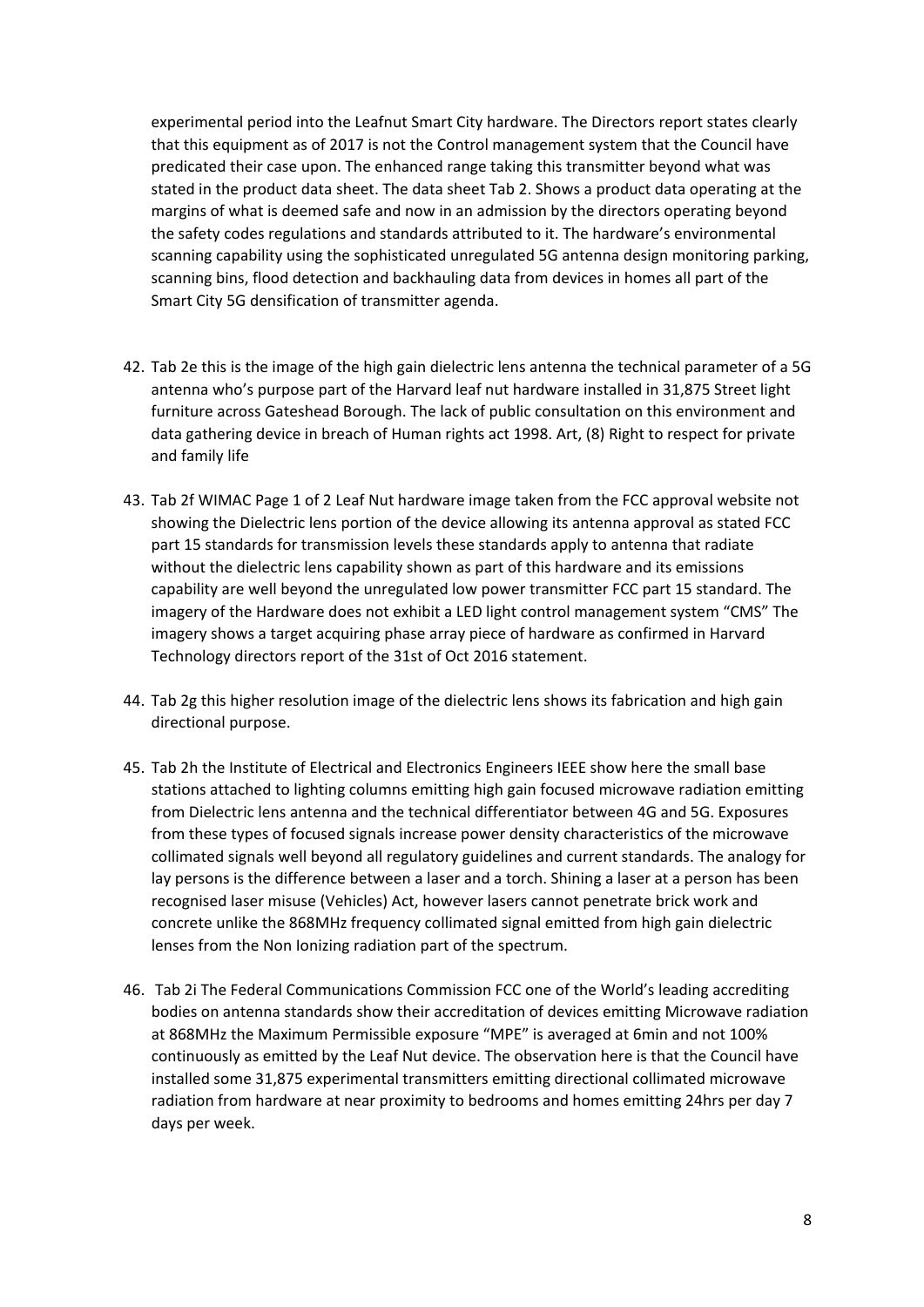- 47. Tab 2j this image is of a dipole antenna that radiates radiation in all directions. The leaf nut antenna is not designed like a dipole and transmits radiation signal in a focused way showing that the standards calculation of radiation emitted at an unknown several meters to be incorrect. The main concern here is that this will put many of the constituents in the borough of Gateshead at significant risk to their mental and physical health.
- 48. Tab 2k Pages 1 of 11 European Commission decided on the 09/11/2016 to introduce the actual road map for the Sub GHz part of 5G IOT page 3. This licence exempt part of the spectrum identifying the 868 – 870 MHz as dedicated for local area technologies as attached to the LED lighting system. The concern here is that the Council have installed an untested experimental technology on the people of Gateshead without most of the Council not having full knowledge of what this technology or its primary function actually is.
- 49. Tab 2L this is only one of the many video's I have taken which shows the Control management system "CMS" not working and not fit for purpose, the council are seeking this injunction in an attempt to silence my lawful criticism through my posting on social media etc. of this scandalous waste of public money due to my knowledge that Leaf nut's primary purpose is not controlling the LED lighting system and the reason it is and continues to fail right across the borough in controlling the lighting system. The Pulse modulated frequency of the LED's shown in this video are of great concern due to my knowledge and substantiated scientific research showing harm from this type of unshielded pulsing "flicker" glare design optical radiation emission from the blue LED emitters and their well-known detrimental health risks that the Council have knowledge of.
- 50. Tab 2m 5G Nation UK ecosystem 2018 Trial road map shows FP7 and Government funding of 5G schemes prior to 2014 with first experiments to begin in 2015. Harvard industries received PPP/PFI ending 2014 Period as stated in the director's statement  $31<sup>st</sup>$  of Oct 2016 The observation here is that experimental technologies are on test and trial around the Country without the knowledge and consent of the population, as these technologies are masquerading as "CMS" control management systems. The 5G Winter Olympics test carried out in South Korea was a 5G testing the capability of the system by target acquiring wild boar in the jungle and shooting them with high gain focused microwave signals as reported in Bloomberg 12<sup>th</sup> of Feb 2018.
- 51. Tab 2n Ofcom document enabling 5G in the UK IOT smart cities including optimisation of Street lighting monitoring of parking, rubbish collection, environmental monitoring. The observation is that these applications are all part of the Leafnut hardware capabilities as shown in Tab 2d and are the strategic goals of the Councils joint venture partners businesses rolling out 5G technology.
- 52. Tab 2o Chronicle Live Press release of 2017 North East bidding to be one of the first national test beds for 5G. The two technical parameters of 5G are densification of antenna every few meters from experimental antenna design that can scan and focus signal. This Press release states that the North East is aiming to take the national lead on the testing of experimental 5G Technology the experiment that the Council are denying and confirmed by the manufacture on the experimental upgrade in their directors statement of 2016. The observation is that the Council forgot to consult with the constituents about the extensive hardware roll out that is required to facilitate this and engage with them before carrying out the known experimental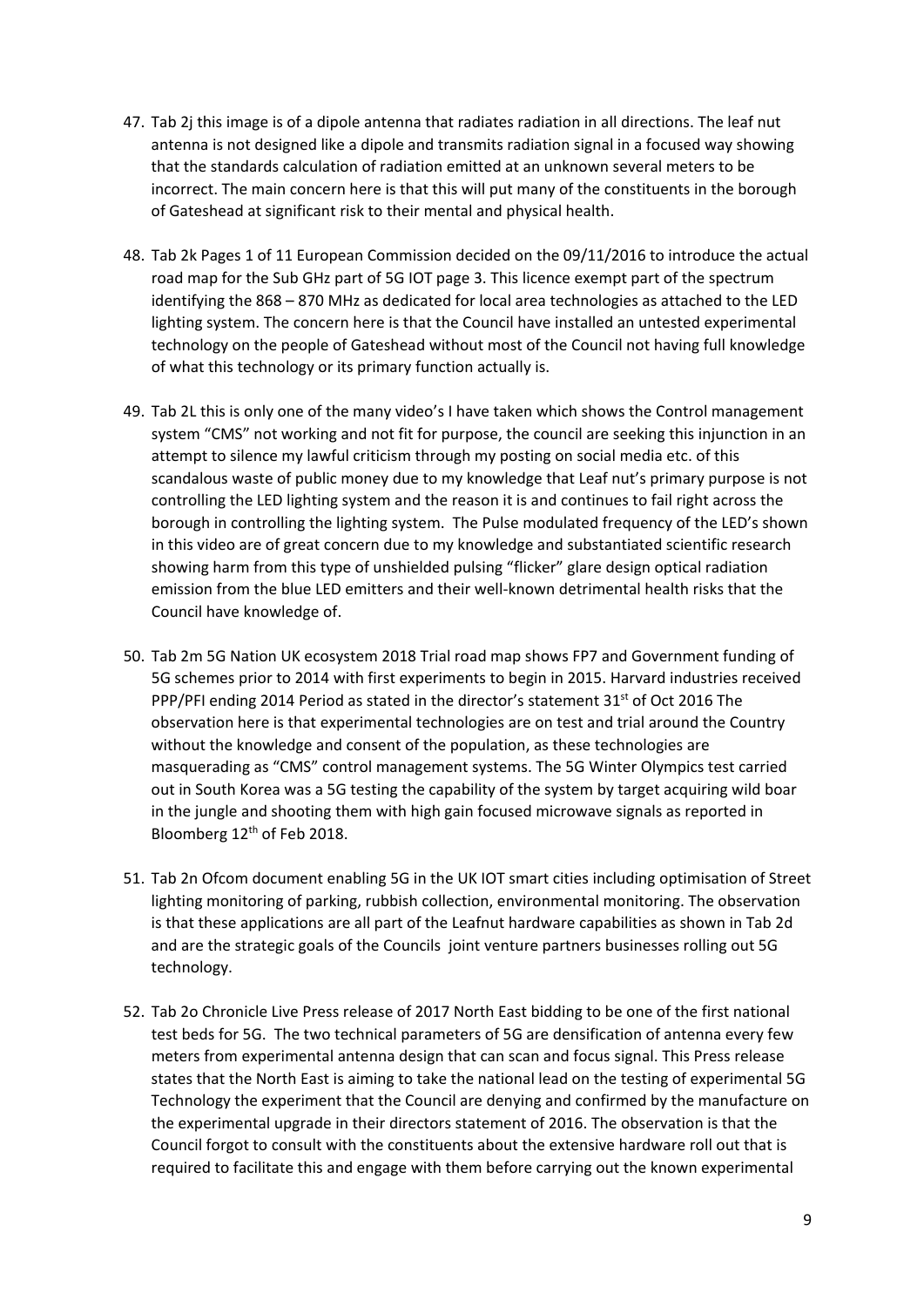test from biologically hazardous transmitters as have been proven in the very many animal studies from antennas not as experimental as the ones installed in the LED lighting system?

- 53. Tab 3. A small example of the very many installations and evidence we have documented of the fitting of the transmitter's at close proximity to homes in breach of the safety guidelines for transmitters emitting microwave radiation from a 25m/W transmitter. The health implications here are stark and will put many of my country men women and children at significant risk due to the recklessness and ignorance from the installations teams and Council lighting experts. Domesticated and wild birds unwittingly roosting on the telecoms masts will be harmed from the near field exposures from these documented hazardous transmitters at close proximity.
- 54. Tab 3a this image was shown to all Councillors at the full council meeting as I tried to explain the technology to them and inform them of the dangers from this and in particular this type of installation. These transmitters have no warning even though the dangers are well known due to near field exposure and the reason for the safety regulations and standards to reduce harm to humans. No warning labels are fitted to the lights to warn Workers who may have occasion to be within the danger zone as Window cleaners and scaffolders, builders could be. No attempt has been made to resolve this unlawful illegal fitment as I was continually disrupted by the executive as she spoke with the mayor to interrupt my questions put to the elected representatives. Their continued ignorance of how hazardous this type of installation would be especially to pregnant Women or a Child and their giggling and laughter when shown the picture did make a number of people in the public gallery feel upset and dismayed.
- 55. Tab 3b page 1 of 6 the very many installations across the terraced housing part of the estate poses significantly higher risk due to close proximity not only from the class 2b Cancer causing radiation transmitter but also from the charging of air. This technical paper author James Goulding 07 July 2002 showing positively charged air poses a number of risks to humans and is generally considered unhealthy, Page 3. Kruger AP and Reed E J Sep 4<sup>TH</sup> 1976 also came to the same conclusion. No consideration at all has been made in this regard from any regulatory body or the Council. The potential to harm and debilitate the community from the electric charging of the air damaging the air quality and gassing those unknowingly in their bedrooms cannot be understated. The risks to those living in poorer housing areas from the closer proximity and illegal fitting of the transmitters.
- 56. Tab 3c Shows the level of electrical charge required to Positively charge air causing noxious Gas in bedrooms at 34e/V due to close proximity of the transmitters considering that the 25m/W transmitter emits 307 V/m however this particular antenna would most certainly pose a far more significant risk than this as we are applying inverse square law physics here and not the parameters of this particular transmitter that have not been made available in the company literature.
- 57. Tab 4 this highly cited published 2015 scientific abstract showing the significant neurological damaging effects from Non Thermal Electromagnetic Fields. The observation here is that the 31,875 transmitters densification operating with an experimental transmitter in such a small area as Gateshead with the known mental health problems and as yet unknown detrimental health outcomes for the population.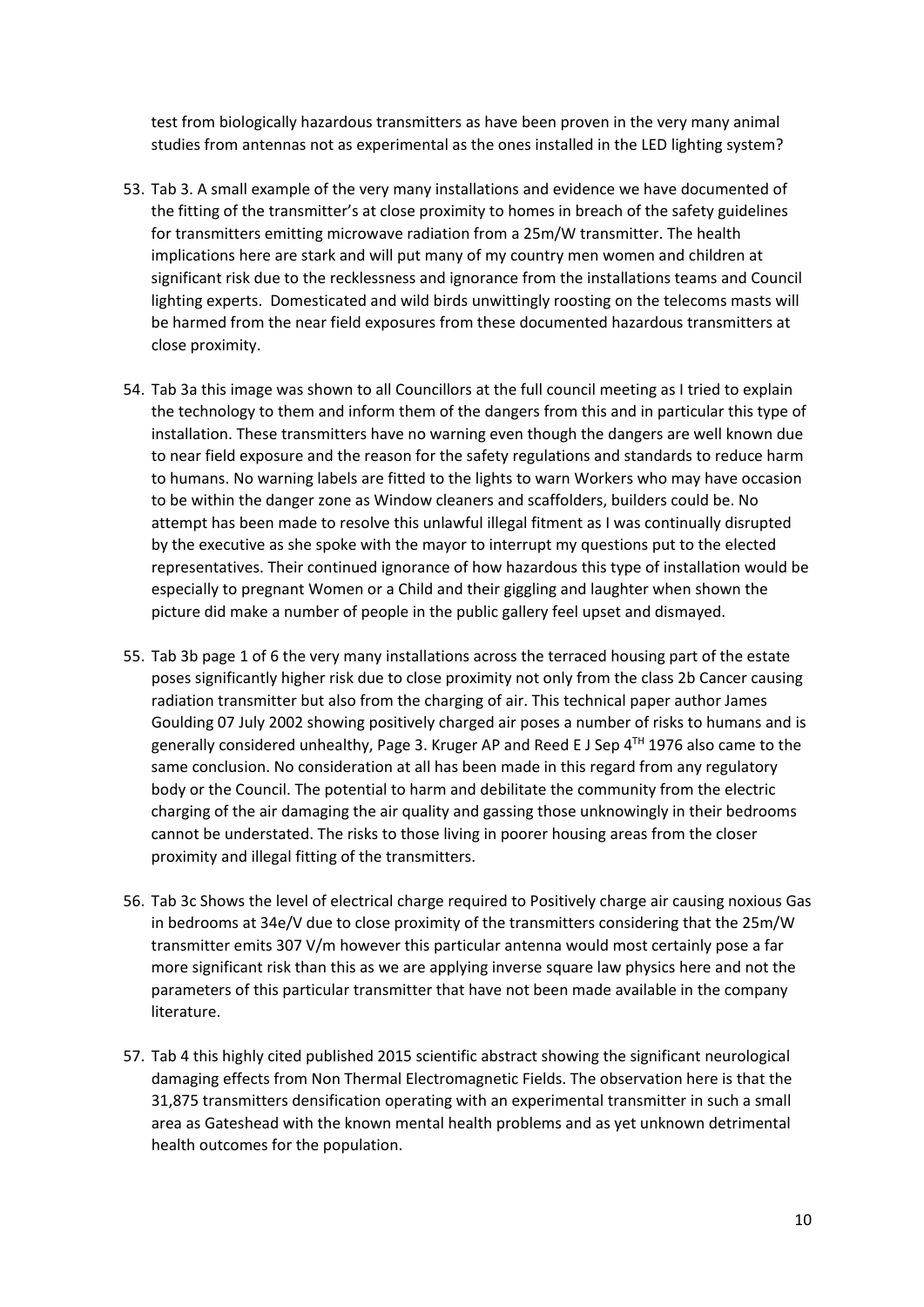- 58. Tab 4a shows a published 2017 scientific abstract indicating the potential to suppress the immune system. The concern here is that this technology could lead to wide spread illness and disease as those exposed to the added burden from the densification from radiation transmitters could develop compromised immune systems increasing the risk of a pandemic across the G7 countries.
- 59. Tab 4b shows a published 2017 scientific abstract confirming damage to the eye lens from Non Thermal Electromagnetic Radiation. This is a symptom that I have developed very sore dry eyes that require me to always wear protective eye wear in my own home or in and around the Gateshead area since the installation of the transmitters and flickering LED lighting causing me significant duress.
- 60. Tab 4c shows a published 2015 scientific abstract showing cell phone radiation and auditory damage, unfortunately for myself I have also developed Tinnitus since the installation and have experienced clicking and constant hissing noises and this Tinnitus is torturous as I only developed this in Sep of 2016 with the installation of the new LED lighting systems and transmitters my knowledge on the subject and the science points directly at the illegal unlawful transmitter network.
- 61. Tab 4d shows a published 2005 scientific abstract showing the interaction from inducing Non Thermal microwave radiation currents into the Human Brain the 25m/W transmitters high gain dielectric antenna potential radiated signals could cause significant brain injury because of the experimental nature of this technology tested in situ on the people of Gateshead and elsewhere.
- 62. Tab 4e shows a published 2013 scientific abstract showing the overproduction of free radicals/ reactive oxygen species and oxidative damage to DNA in embryo cells leading to oncogenic transformation of cells. Namely Cancer from the exposure of 900MHz transmitters.
- 63. Tab 5 shows the image upstairs in my home in Gateshead showing 969mV/m in breach of building Code guidelines and the Council of Europe 1815 Resolution for long term exposure. Due to my illness I do not have any other Microwave radiation emitting devices in my home we are totally hardwired since my endocrine system failing. The observation here is that the closest LED lighting transmitters is over 20m from my home and the reason we are taking significantly higher readings in other homes with transmitters at closer proximity. These readings are commensurate with the manufacturers 25 mW/m emission antenna design densification and distance from the 31,875 transmitter's network.
- 64. Tab 5a Page 1 of 3 building Code Guidelines for sleeping areas of 1000 uW/m2 to be of Extreme Concern These values call for immediate and rigorous action. In this category international guidelines and recommendations for public and occupational exposures may be reached or even exceeded this is 614mV/m not the 969 mV/m I have measured in my own home. We have not taken a single measurement below the Extreme Anomaly building biology guidelines for sleeping areas across Gateshead.
- 65. Tab 5b Environmental risks include telecommunication masts that have to be included in assessments of property values. The increases in radiation from the densification of transmitters attached to lighting has caused increases in radiation above the building codes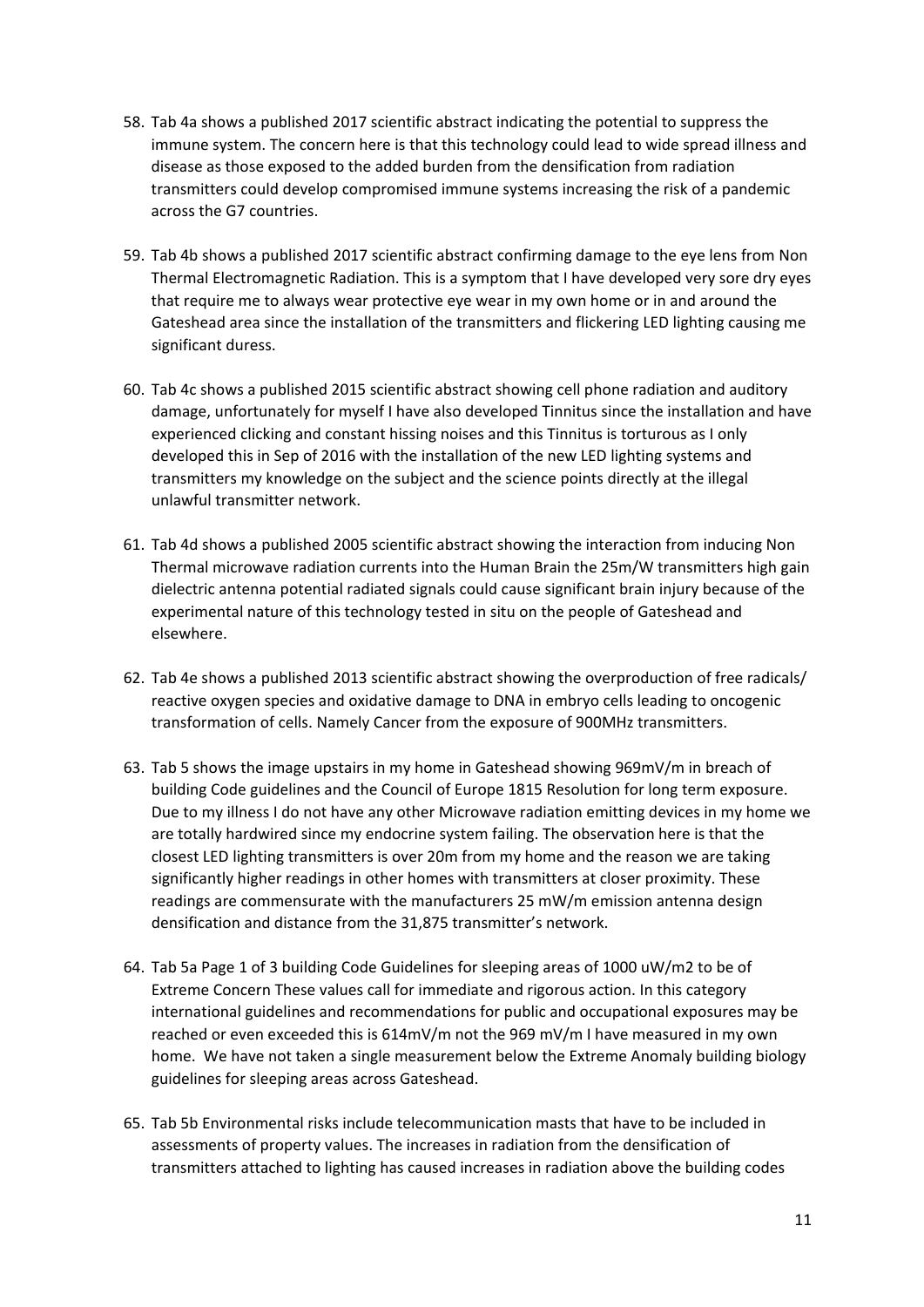deemed as safe for inhabitation. The observation here is that the bedrooms in the borough are not safe for sleeping in and what will be the negative effects on the value of properties when these measurements are taken into consideration of property values.

- 66. Tab 5c this video shows the increase radiation levels from ground floor to bedroom levels in my own home. I have no Wireless transmitters in my home and the only microwave radiation signals are coming from an external source, the readings are in line with the expectation from the array of transmitters emitting at 25m/W
- 67. Tab 6 pages 1 of 35 the latest 2016 Published scientific Guidelines for the prevention and diagnosis and treatment of EMF related health Problems and illnesses. The abstract of the guidelines document highlights a number of concerns and states"It seems necessary now to take "new exposures" like electromagnetic fields (EMF) into account. Physicians are increasingly confronted with health problems from unidentified causes. Studies, empirical observations, and patient reports clearly indicate interactions between EMF exposure and health problems" It goes on to state that, there is strong evidence that long-term exposures to certain EMF's is a risk factor in diseases such as certain cancers, Alzheimer's disease and male infertility. Politicians as well as courts of law, recommend treating EHS clinically as part of the group of chronic multisystem illnesses". Page 5. "Children who have leukaemia and are in recovery have poorer survival rates if their ELF exposure at home (or where they are recovering) is between 1mG to 3mG low magnetic field strengths. Page 6. Genotoxic effects, half of the available studies found genotoxicity. Page 7. "Research has shown that EMF's (RF and ELF) have a deleterious effects on brain neurons and brain functioning. Epidemiological research has also shown an increased risk for Alzheimer's and dementia from occupational and residential exposures to ELF. Page 9 "There are also some studies of adverse birth outcomes in EMF exposed Women. The observation is that no precaution no evaluation and complete disregard for the health and wellbeing of the community of Gateshead have in fact been carried out by the Council by installing this hazardous technology. There is strong published evidence that long term certain EMF's for diseases such as certain Cancers, Alzheimer's, Male infertility, cardiovascular including stroke all on the rise across Gateshead as the installation of the technology has grown the 2016 Guidelines Highlight the Chairman of ICNIRP statement on. The very same guidelines the Council reference even though the Chairman has made comment that they should not be relied upon and more importantly that they should not be used as a "defensive wall for industry or others" as the Council are now relying.
- 68. Tab 6a Gateshead Councils Press release during the election sanctioned by the Chief Executive in her statement Paragraph 21. Dated the  $9<sup>th</sup>$  of April was published without naming the newly formed political party I advise, however making no doubt as to who the Council are referencing in this Press release stating "there is no scientific basis or credible evidence for any of these scare stories about street lights causing cancer and other illnesses". Which goes on to state that the Council had taken advice from PHE and WHO stating that "they have confirmed that there is No Risk" The press release is a Forgery a statement sanctioned by the executive to mislead the constituents even after the council had received a number of published peer reviewed science papers showing significant harm from me as well as the Council of Europe Resolution 1815. PHE's own press release which predated the forgery states " that the modern LED lights 'uncomfortable' could cause long term damage to peoples eyesight leaving them with health problems akin to permanent jet lag". Not "No Risk" The WHO have not made any statement stating that Non Ionizing radiation is "No Risk". In summary this press release has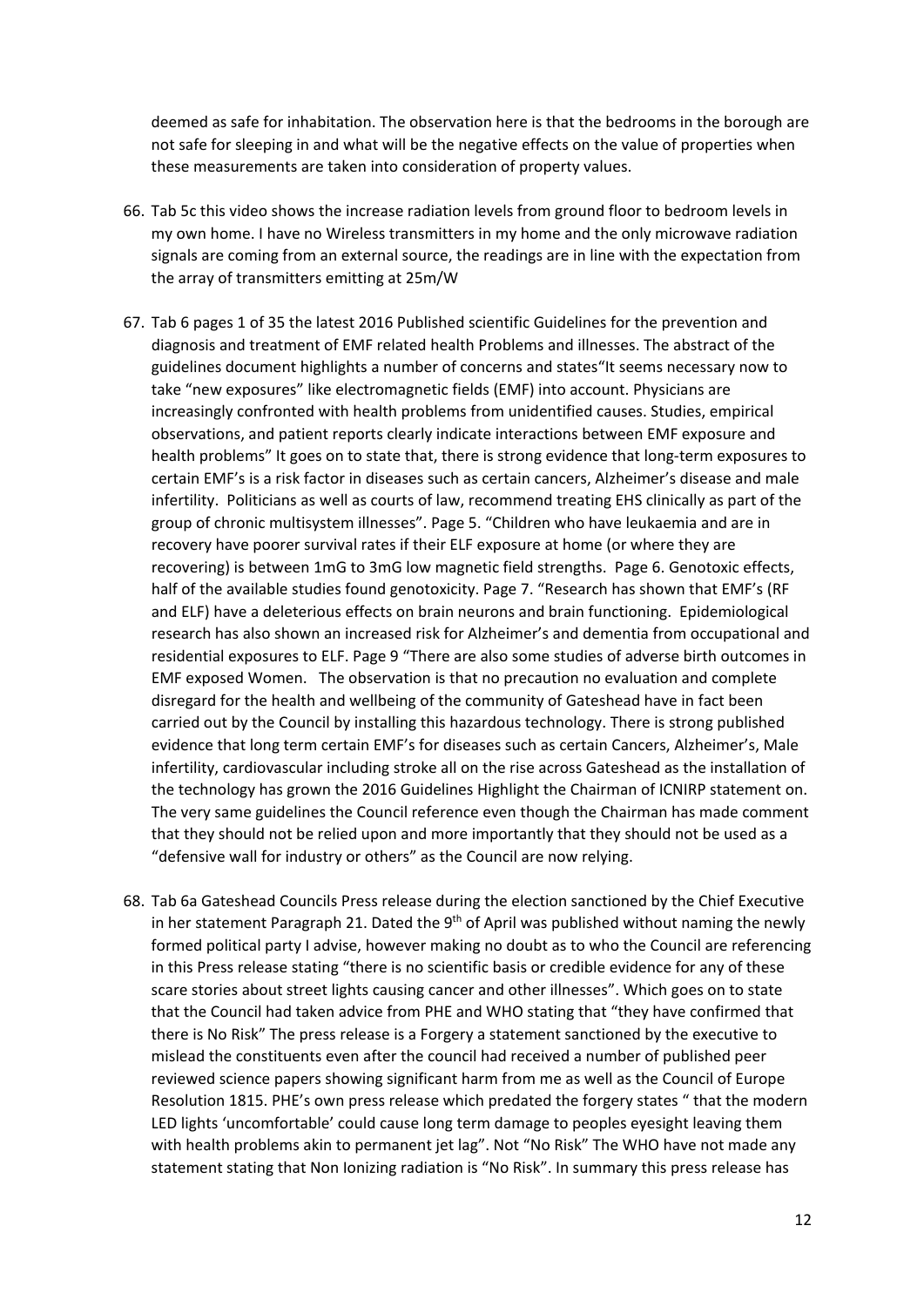misled the constituents of Gateshead putting them at risk from the uninsurable for harm transmitters and poorly designed pulse modulated "flicker" from the Blue LED optical radiation emission. The published reviewed and accepted Science that I have made available to the Council in regard this experimental technology is now supported by the Cancer, Stroke and cardiovascular death increases for under seventy fives, particular to the borough of Gateshead from the latest Public health England data fingertips.phe.org.uk. Tab 19c refuting the  $12<sup>th</sup>$  of July e mail in Paul Gray's response to my e mail of the 13<sup>th</sup> of July 2017. Exhibit SR2 page 2. Stating that. "In Gateshead, deaths due to cardiovascular disease have reduced significantly in recent years". Stroke admissions have also risen at an alarming rate since 2014 when they followed and equalled the national figures. This alarming divergence started in 2014 the date at which the technology roll out was in mid phase and up to 2016 significantly higher than that of England. (169.2 per 100,000) compared to (206 per 100,000) PHE data as of 2018.

- 69. Tab 6b The World Health organisation's Press release No 208 on the  $31<sup>st</sup>$  May 2011 States that the International Agency for Research on Cancer (IARC) has classified radio frequency Electromagnetic fields as possibly carcinogenic to humans (Group B) based on the increased risk for glioma a malignant type of brain Cancer associated with wireless phone use. 2015 figures presented by Anthony B. Miller, MD, FRCP, Professor Emeritus, Dalla Lana School of Public Health, and University of Toronto shows further significant rises from the 2011 research gathered and in 2016 Brain tumours are now the highest incidence of cancers in US adolescents. The 40% increase risk for Gliomas Page 2. was dependent on the heavy users of over 30 minutes per day. Not the 24hrs a day 7 days a week experimental microwave transmitters that have been attached to the Street lighting emitting radiation into our living spaces. Page 6. The WHO are currently evaluating the latest science in regard Non Ionizing radiation with the most in-depth and highly regarded studies showing that Non Ionizing radiation is a IARC 1 Cancer causing to humans as the epidemiological data from PHE confirms in Gateshead.
- 70. Tab 6c PHE 4th of April 2018 Press release daily mail stating that LED street lighting could be becoming a health Hazard official health watchdog has warned not "No Risk" as the Council have stated predating the Council press release.
- 71. Tab 6d Prof. John O'Hagan PHE head of lighting research has confirmed in an e mail to Mark Steele stating he has no recollection of the Council making contact with him about their LED street lighting as PHE have carried out no such testing to deem the Council Street lighting in Gateshead as "No Risk" As stated in the Gateshead Council International Press release.
- 72. Tab 6e Pages 1 of 11 Dr Sarah Starkey opening statement and referencing many scientific studies on this subject of harm in animal studies and human studies of microwave radiation levels at and below ICNIRP Guidelines, discredited guidelines as made clear by the COE in their 1815 Resolution. The basis for Dr Sarah Starkey's critique of PHE and AGNIR having referenced the very many published scientific documentary evidence of how EMF PMR causes biological effects and potential to do harm, the disbandment of AGNIR due to incorrect statements made by the group of the current scientific data on the risks from Electromagnetic Radiation AGNIR was disbanded in May of 2017. The observation here is that the Gateshead Council relies on AGNIR in their responses to me after the group had been critiqued, discredited and disbanded over three months earlier than the 31 July 2017 letter from the Council Exhibit SR2 page 4. Exhibit SR2 Page 3. States that microwave radiation is not emitted by the transmitters this is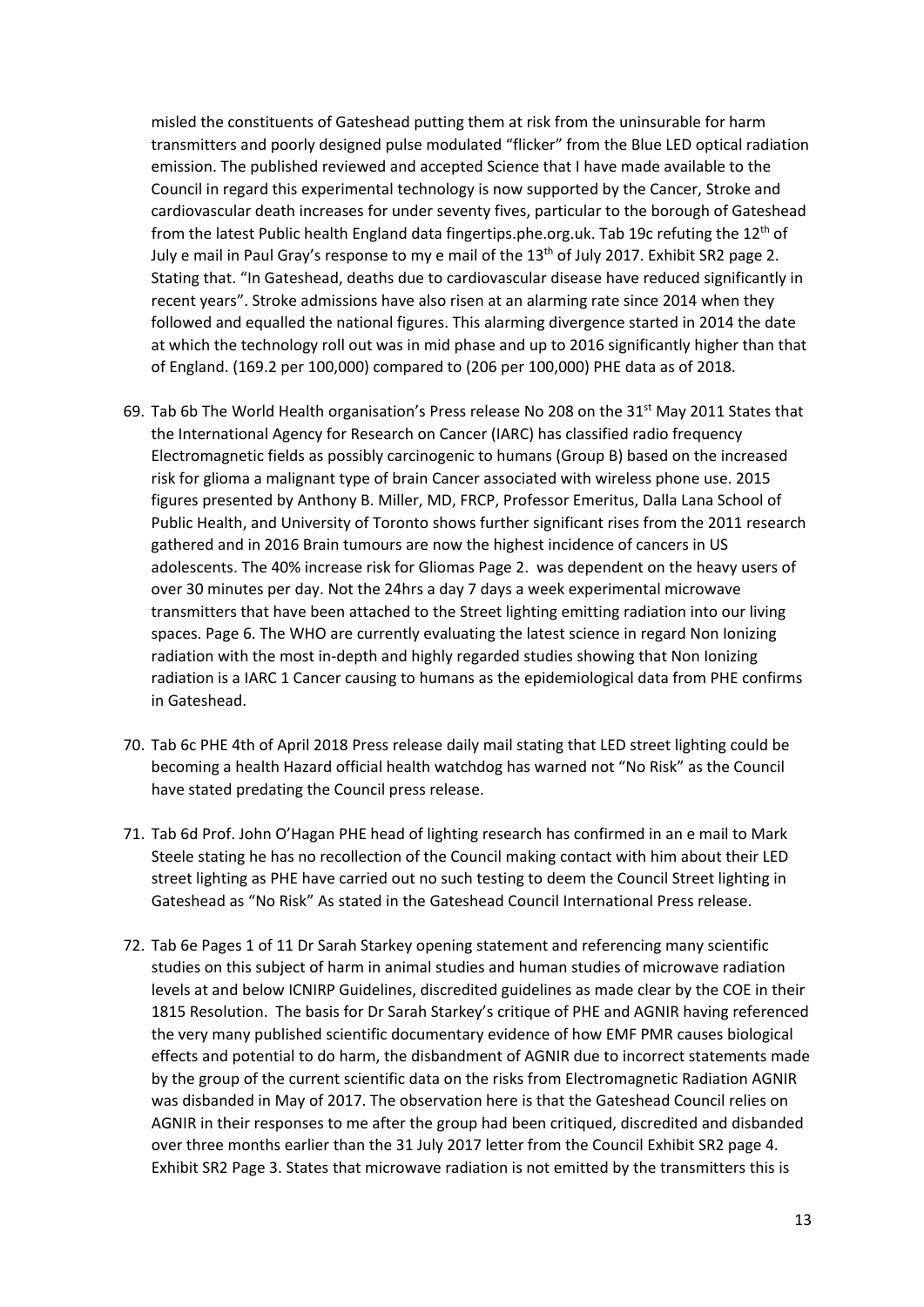not correct as the science shows. The refusal to accept the fact that the transmitters emit Microwave Radiation shows an attempt to discredit the scientific evidence that has been made available to the Council on the risks from the lighting system. Page 1 of 2 Paul Gray e mail response to the e mail sent by me on the  $13<sup>th</sup>$  July 2017 with a very many critiques to the Councils position showing credible published scientific papers showing risks and health harm that refute the "No Risk" statement and statement "there is no scientific basis or credible evidence for any of these scare stories" a fabrication of misinformation and forgery presented herein.

- 73. Tab 7 Page 1 of 3 Council of Europe 1815 Resolution on the Potential dangers from Electromagnetic Fields. Page 1. Para 2. States "high frequency waves used in the fields of radar, telecommunications and mobile telephony appear to have more or less potentially harmful, non-thermal biological effects on plants insects and animals as well as the human body, even when exposed to levels that are below the official threshold values" The Assembly strongly recommends ALARA the precautionary principle be applied (as low as reasonably achievable) With short term exposures of 600mV/m and 200mV/m for long term exposures and particular consideration should be given to more vulnerable groups including Children and pregnant Women. The observation here is that any disregard to this advice from the independent scientific evidence up to 2011 could prove a catastrophe in the near future across the G7 countries, with the ever growing epidemiological evidence of the epidemic in illness ever increasing and in particular across the vulnerable groups.
- 74. Tab 8 shows a published 2018 scientific abstract showing radio frequency radiation signal systems should be reclassified as a IARC 1 cancer causing to humans this is due to significant numbers of military personnel developing cancer from radio frequency radiation-related emissions. The concern is that with the ever more unnecessary burden from experimental frequencies and increase and the multiplication (densification) from 5G of transmitters this burden on humanity will only increase especially in the young and vulnerable groups.
- 75. Tab 8a shows images of Heart tissue in Rats from the 2018 \$24 million USA National Toxicology Study showing effects of Non Thermal Microwave Radiation on the heart ventricle, the observation here is extremely worrying considering the ever increasing number of transmitters from the proposed densification pre requisite for 5G experiment roll out.
- 76. Tab 8b shows the Heart Cancer caused in the same 2018 \$24 million USA National Toxicology Study showing effects of Non thermal Microwave Radiation. Which has caused many in the scientific community to call for the reclassification of microwave radiation signals IARC 1.
- 77. Tab 8c pages 1 of 14 is a published reviewed and accepted 2018 paper from the Association for Research against Cancer (ARTAC) The European Cancer and Environmental Research Institute (ECERI) Dept. of Biomedical Sciences, Dental Sciences and Morpho-functional imaging Polyclinic Hospital University. Dept. Clinical Research Paris V University Hospital showing detectable Oxidative Stress biomarkers in peripheral blood showing a true objective pathological disorder to those exposed to EMF PMR. This is the illness I suffer with many disabling effects.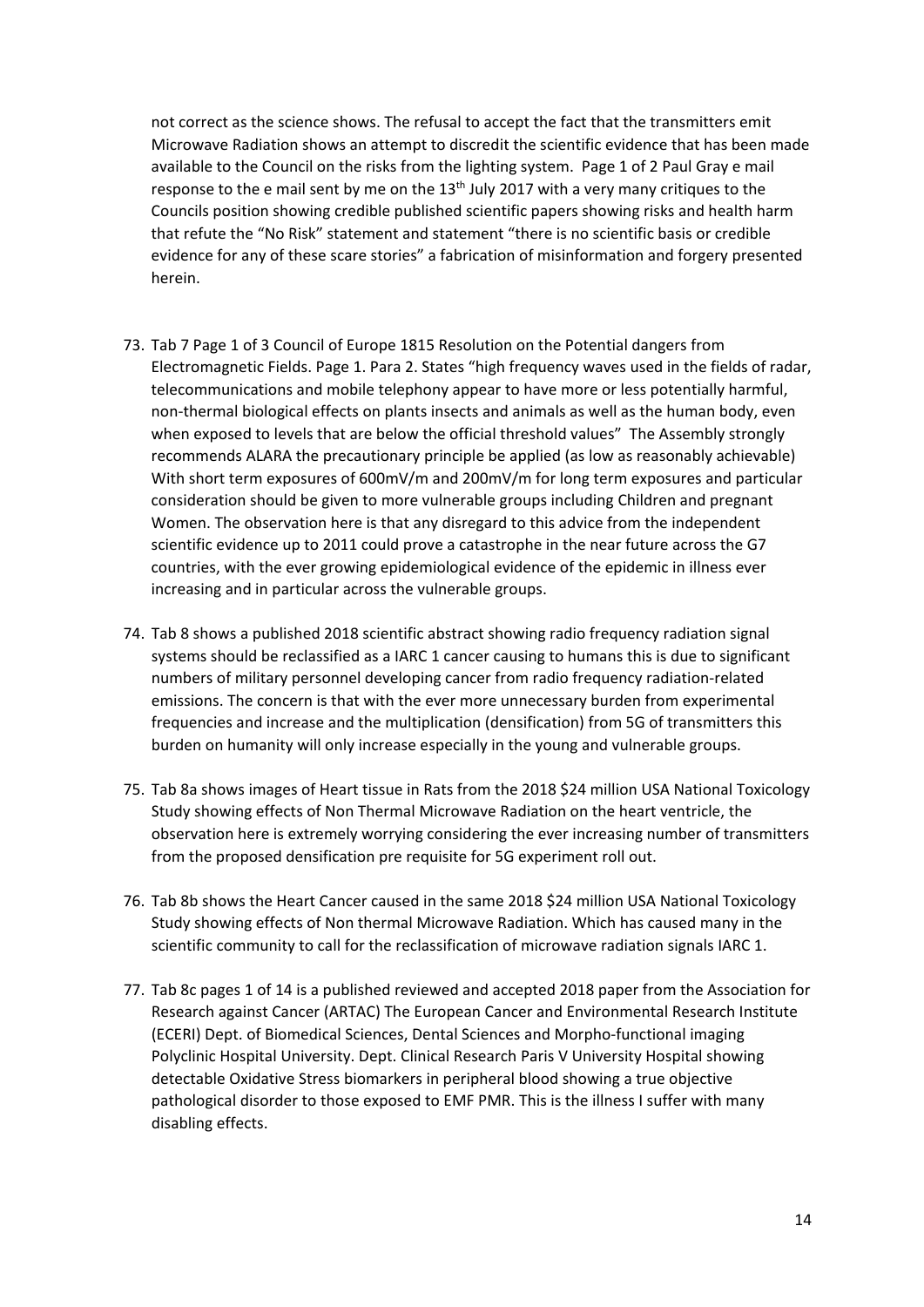- 78. Tab 9 Social media post on Facebook from a Mr Lee Garrett showing nose bleeds that his son developed in 2017 at around the same time that Harvard technologies stated their enabling of the hardware of extended range and capability. The observation here is that during the experimentation of the upgrade capability in testing the hardware a number of these problems have been reported across the borough of Gateshead, including reports of miscarriage as well as all of the other illnesses shown to be linked to microwave radiation pollution
- 79. 9a Lee Garrett's Statement of Truth on his belief of the effects of the LED street lighting and transmitters on his and his children's health
- 80. Tab 9b Social media post image of John Hills son who had developed uncontrollable nose bleeds over 2017 – 18 and is awaiting hospital treatment as Doctors are baffled as to the cause.
- 81. Tab 9c John Hills Statement of Truth on his belief of the effects of the LED street lighting and transmitters on his and his children's health
- 82. Tab 9d Social media post of Child having nose bleeds and evidence of Sore eyes of mothers grandmother associated with the LED lighting transmitters from the non-thermal radiation exposures as substantiated by the science.
- 83. Tab 9e Pages 1 of 17 Scientific publication. This epidemiological data from 122 residents of a multiple occupancy building, shows significant detrimental health effects including nose bleeds from residents which cleared up with the removal of the telecoms transmitters. The levels of microwave radiation in the buildings was measured at a maximum on the roof Page 8. at 0.00336µW/cm² which is 112mV/m from a 800MHz transmitter which is significantly lower than the radiation in all of the victim sleeping spaces that we have been measuring across Gateshead Page 9. Shows the significant health benefit from the transmitter removal with nose bleeds disappearing 4 to 0. Page 10 shows an even larger drop in reported health problems from the removal of the 2GHz antennas with nose bleeds disappearing from 6 to 0. A very many of these illnesses are reported across the borough of Gateshead from residents who are not aware of the causes and many of them I suffer, since the installation in Sep of 2016 where I live. The significance of the health benefits from the removal of the transmitters in this study shows the significance of microwave radiation as a noxious substance occasioning the assault on a person and illegal unlawful act.
- 84. Tab 9f Reuters Press release 20/12/2017 from a published scientific paper received and published 13th December 2017 Kaiser Permanente Division of Research in Oakland California showing increases in Miscarriage to pregnant Women from exposure to Non Thermal microwaves radiation. Tab 17a. The serious concern here from this particular piece of evidence is what potential biological harm are the babies that survive this type of microwave radiation exposure and are actually born live. The anecdotal evidence across Gateshead supports this published paper and scientific evidence that the Council have ignored which is an aggravated feature to their attempt in silencing my protest and gathering evidence on them and their employees.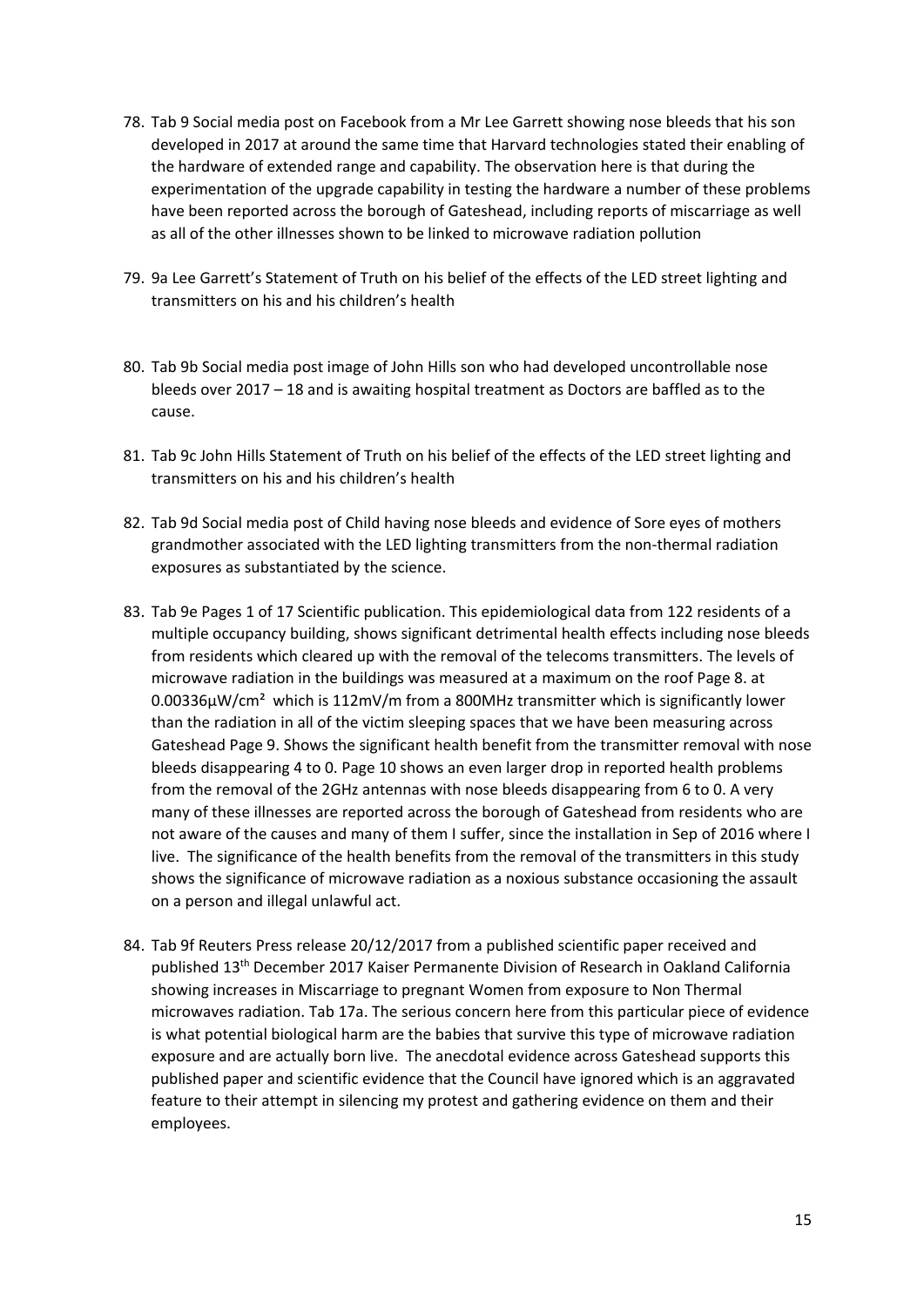- 85. Tab 10 Page 1 of 9 Industry 2016 published document taken from the IEEE Power Electronics Magazine. This Industry document shows that the international standards only apply to acute short term thermal effects from Non Ionizing Radiation EMF PMR showing actual clear cut damage. No standard applies to chronic exposures. Page 3 States "the net result of a review of many epidemiological studies is that there is epidemiological evidence for an association of small increases in cancer rates from long term exposures to magnetic fields and the IARC has also classified RF exposure as a possible carcinogen". The discussion page 8. Confirms the undesired association between low and high frequency magnetic fields and the "undesired biological effects, such as ageing, cancer, and Alzheimer's.
- 86. Tab 10a Published 2017 scientific abstract showing higher risk groups not evaluated under current guidelines that Gateshead Council are relying on, the research shows that metal implants caused higher thermal values from inducing electrical currents into a person's body. The observation here is that a person's life chances and mortality should not governed due the increases in radiation and SAR value due to a person having a disability hip replacements metal stents and body fixing including pacemakers among other things.
- 87. Tab 10b scientific abstract on Non Ionizing EMF Hazard in the 21st Century title a published 2017 recommending a review into current Western regulators Guidelines considering that the Russian standards permissible exposure is 41 and 5.8 times lower in terms of electric field strength. The observation is that due to the now known detrimental impact from microwave radiation how will the life chances compare with that of populations exposed to less of this radiation burden.
- 88. Tab 11 The 868 870 MHz part of the spectrum shown here is the Automotive, Telemetry and Smart Meter band. The High gain dielectric antenna is specific for Autonomous vehicle using Phase array to map the environment and gather data as stated in the Harvard Directors report of 2016, to locate Smart meter backhauling data from a number of connected devices in homes for Smart city IOT, Telecare applications. The focused thermal signals from dielectric lenses could pose a significant risk when aimed at any metering system especially gas due to any leakage of gas could be ignited and the reason for the prohibition of using mobile phones in petrol station forecourts and gas plants. Only intrinsically safe products can be used in and around these environments for safety reasons, another factor not considered by the regulators or any of the guidelines and a problem I have identified.
- 89. Tab 11a Scanning antenna array image showing automobile and the necessary capability of the target acquiring Harvard Leaf Nut antenna to locate incoming vehicles, winter maintenance, smart city services, parking, smart waste collection and flood detection through phase array mapping capability delivered in 2017.
- 90. Tab 11b 3D mapping images from Phase array antenna using high gain antenna systems operating in the Sub GHz range. The concern of this technology is that not only are these transmitters emitting what has been shown to be a IARC class 1 cancer causing radiation they are also able to scan through homes invading ones privacy and a security risk.
- 91. Tab 11c small cell transmitters using experimental high gain dielectric lens signal directed at vehicle with antenna attached to street furniture in preparedness for the future autonomous World and Smart City of the future using 5G experimental technology.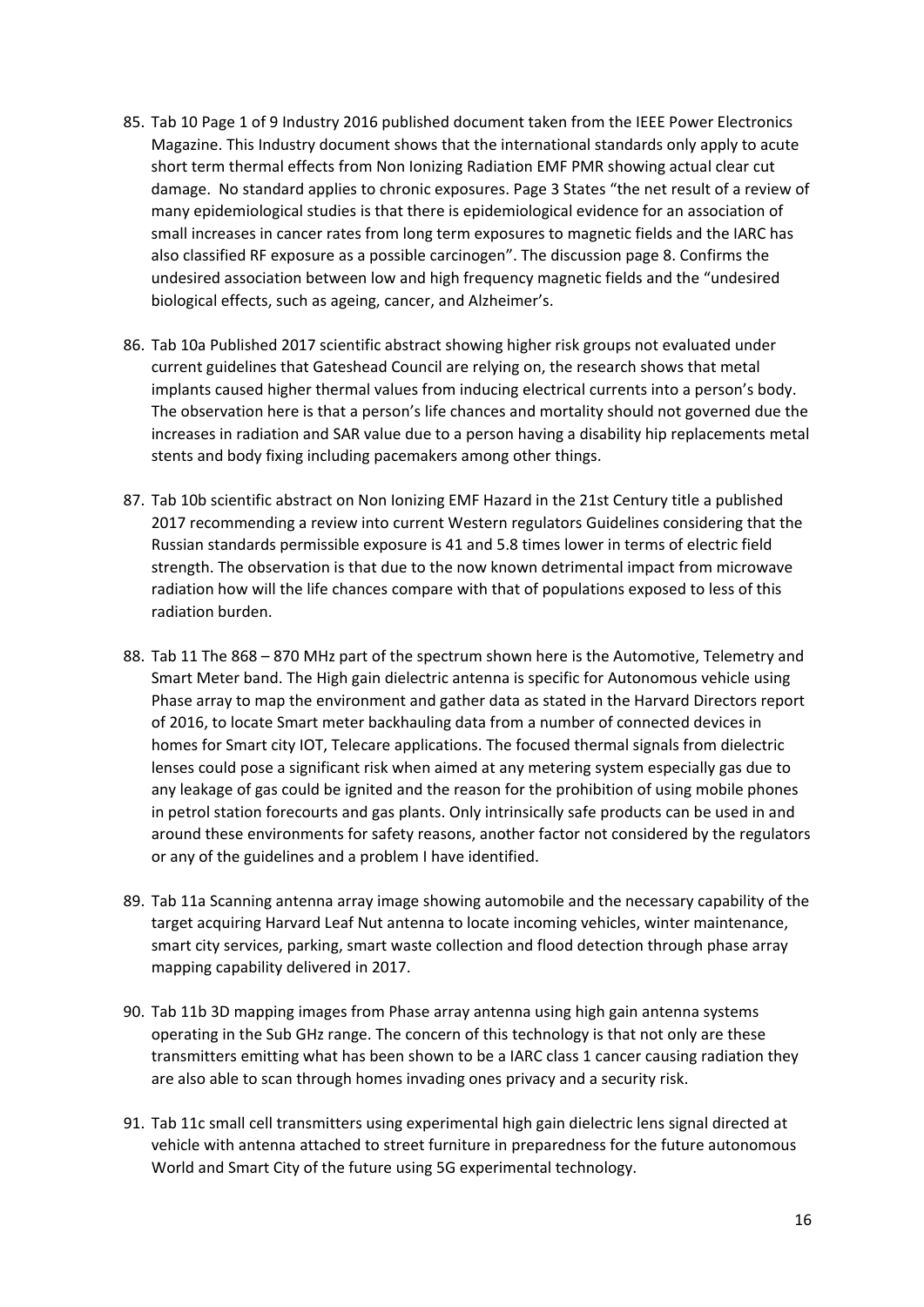- 92. Tab 12 Pages 1 of 3 Lloyds of London have identified transmitters for harm to humans as uninsurable by the emerging risks team 2015. The observation is if Lloyds of London believe they are uninsurable for a reason for harm to humans. The observation is that why would the council believe that their transmitters the experimental ones be of "No Risk" The association with Asbestos cannot be understated and the economic harm that could ensue for the Council and the rates payers of Gateshead.
- 93. Tab 12a Media headline quoting European security agencies warning of great risks from 5G technology 30th March 2018 the operating systems of these devices aren't fully secure and any technology predator or criminal could use this to interrogate your home and cause all manner of mischief or could even lead to a terrorist or state apparatus attack on the Country and the critical infrastructure as GCHQ have stated in the media.
- 94. Tab 13 pages 1 of 12 shows a published 2014 scientific research study into the increased retinal cell death caused by Blue spectrum LED radiation. LED optical radiation transmissions particular in harsh bright are toxic to retinal cells with poor cell survivability, this was shown to be wavelength but not energy dependent in this published paper. The LED lighting across the borough of Gateshead is using Blue LED emission coated with phosphor. The latest from SCHEER ( Scientific committee on Health, Environmental and Emerging risks an organisation the Council are relying on have stated that there are concerns especially for children that these Blue LED's may dazzle and may induce damage to the retina stating. "Since the use of LED technology is still evolving, the committee considers that it is important to closely monitor the risk of adverse health effects from long-term LED use by the general population".
- 95. Tab 13a this is a typical White LED emission spectrograph which shows the amount of Blue light emitted from a Blue Phosphor coated White LED lights that are fitted to the Gateshead Street lighting with the harsh white led glare peaking at 450 – 460 nm which is hazardous to biological cells including the retina. Pulse modulation adds a whole other risk profile to the emission and certain pulse frequencies can be used offensively causing fits among other harm.
- 96. Tab 13b The French Agency for Food and Environment and Occupational Health & Safety published a report in  $15<sup>th</sup>$  of Nov 2010 stating that current LED lights and in particular Glare from lighting without diffuser on them require a revaluation in regard current European lighting standards EN 62471 as they are not sufficiently safe without diffusers and are a risk. We can observe that Gateshead Street lights have no diffusers which offer an increased risk to the inhabitants from the harsh biologically detrimental effects of Blue phosphor coated LED emitters especially to night time workers and others who have no current knowledge of the risk and do not protect themselves adequately by either using black out blinds or protective eye wear when the LED street lighting is emitting day or night. The council have not taken into consideration the detrimental health effects from their light reduction policy plan as the reduction in light requires the Pulse modulation to be reduced this can lead to as yet unknown increased health problems that they have not considered.
- 97. Tab 13c Page 1 of 8 IEEE standard report on the potential Health concerns due to flicker is reported in this document with a number of scientific published cited papers showing that flicker "Pulsed Modulation" causing headache and potential seizures. The concern here is that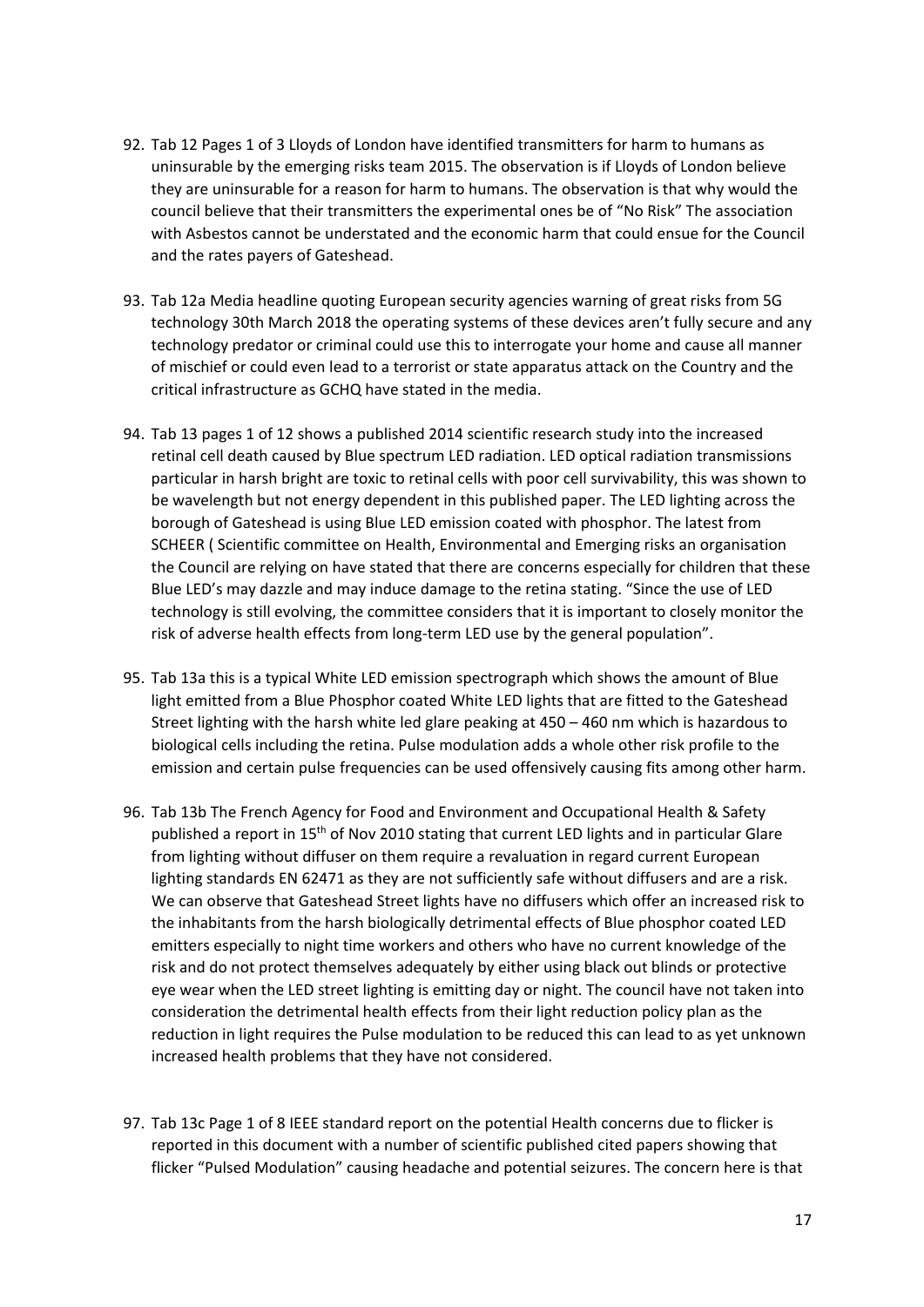we have anecdotal evidence across the borough of children having fits and no warnings only the opposite "No Risk" information from the Council especially to vulnerable groups including children whose eyes can be damaged due to their absorption characteristics of a child's eye from this type of optical radiation. The pulse modulation as shown in Video evidence Tab 2L

- 98. Tab 13d 2018 page 1 of 2 Environmental Health Perspectives Draft from Exeter and Barcelona University after having looked at the epidemiological data associated with indoor and outdoor artificial lighting "ALAN" and particular blue enriched light spectrum were associated with an increased risk of breast and prostate cancer. My observation here is that these blue enriched LED lighting emissions have only been around for a small number of years and considering latency of exposure to the known cancer causing optical radiation part of the spectrum, a growing epidemic like that of Asbestos and smoking could ensue with the know physical laws of exposure and accumulated radiation burden from the pulsing optical radiation emissions. From my own research in this area we have an emerging epidemic visited upon unsuspecting citizens across the West from faulty designed technology that has not been fully evaluated in regard their safe working envelope.
- 99. Tab 13e Article 174 (2) states that all community policy on the environment shall be based on the precautionary principle. The installation of this type of lighting without any health or environmental impact by Gateshead Council is in breach of this directive. The complete lack of health impact or environmental assessment shows that Gateshead Council had no evidence to make the statement that there was "no risk" to the community from this technology. The observation here is that anyone who uses binoculars or telescopes or even wears magnification lenses will all suffer significantly larger doses of the optical and microwave radiation signals putting them at higher risk of detrimental health outcomes from the Non Ionizing radiation burden from the LED lighting and the experimental transmitter design.
- 100. Tab 13f Page 1 of 3 EU Directive 2009/147/EC Conservation of Wild birds. The observation is that Wild birds roosting on the LED lamp stands are at close proximity to the transmitters what is known as near field. This Field and the power output from the transmitter causing them significant harm as the exposures levels of microwave radiation are well above what Gateshead Council are relying on as safe in the ICNRIP guidelines of 1m/W to a 200lb human. The observation is that this is a reckless environmental crime and has not been considered by the Council even though they have the resources and environmental expertise to do so. The directive Article 1 relates to the conservation or all species of naturally occurring birds in the wild state in the European territory of the member states to which the treaty applies. Anecdotal evidence of a collapse in the smaller birds in the borough is unfortunately stark as witnessed by the community.
- 101. Tab 14 pages 1 of 8 Urbis light Data sheet. This is the Data sheet showing the design of the Gateshead street lighting system not having diffusers offering greater risk to night time workers taxi drivers, police officers and people living spaces and bedrooms from this particular design. The larger number of Units situated across the borough exceed the 3000K as advised by the American Medical Association as safer with LED's fitments that emit over 4000k this product sheet page 3. Shows that the larger number of the LED lighting system in Gateshead emit optical radiation over the 3000K advisory limit which reduces the risk. Page 6 shows Glare from the manufacturers LED light design as confirmed as risk in all of the recent health concerns raised by ANSES. AMA. PHE. SCHEER. IEEE. The council have had many complaints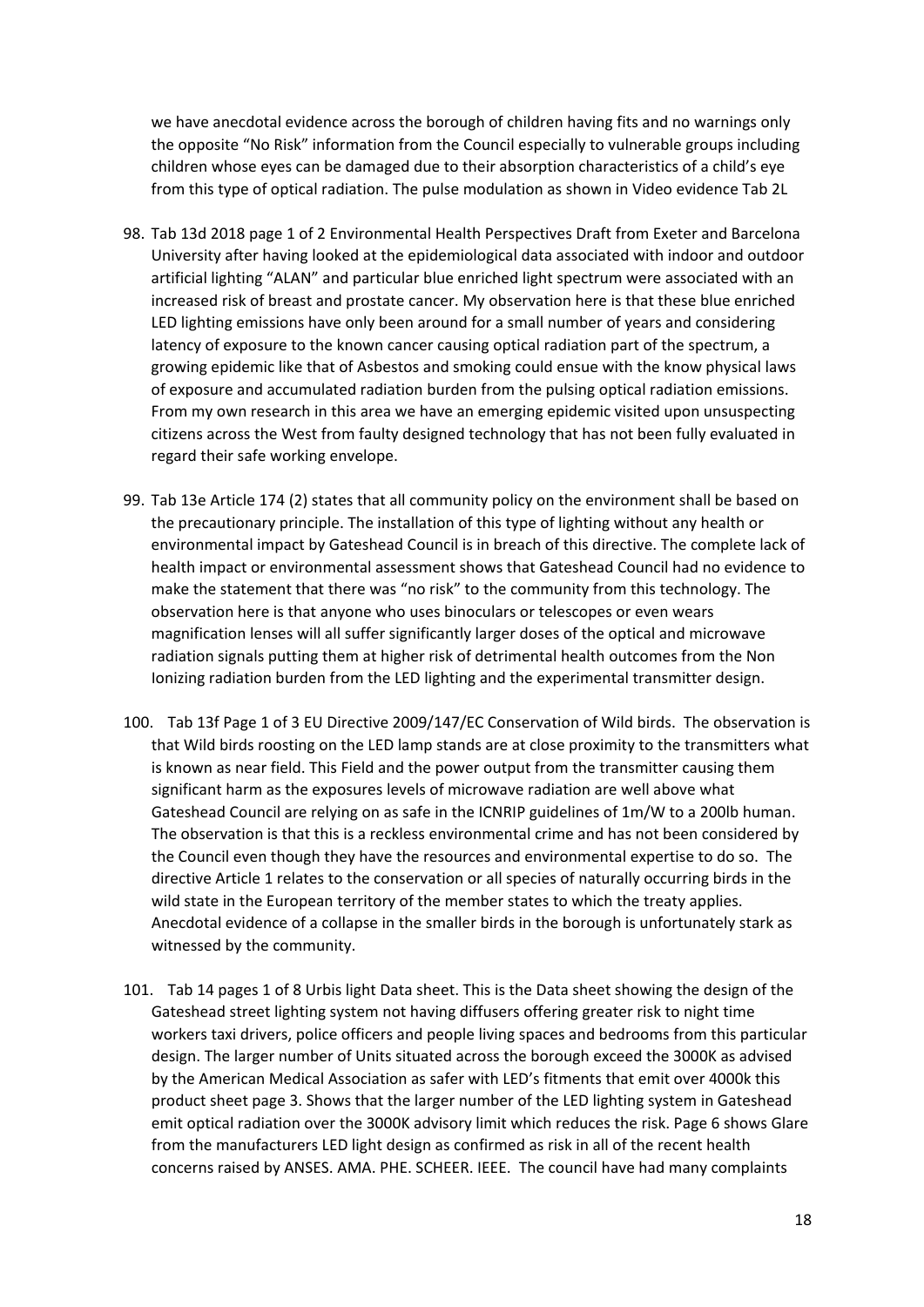about glare and flicker which the Chief Executive reported incorrectly to the Ombudsman SR2 p.3. 21. The ombudsman even after receiving the evidence that the LED lighting was used offensively to intimidate and harass me and my neighbours the ombudsman did not consider this an issue either, he also didn't consider the evidence from the Council on the complaints made by constituents on glare and flicker or reference that he had actually been misinformed by the council. The observation and a great concern is that the lighting system that can infact be used offensively and this concern is not speculative at all as we had the evidence of how the pulse modulation of the LED lighting can be used in this way as it was against the community.

- 102. Tab 14a Pages 1 of 8 The following published report from the Council on Science and Public Health on Human and Environmental Effects of Light Emitting Diode (LED) Community lighting document. This American Medical Association document references over thirty seven scientific published papers on the risks to humans and the environment from the LED lighting from poor design and unshielded light emitting diodes as fitted across Gateshead Borough. The observation here is that how could the Council and its advisors without any environmental or health impact analysis or risk assessment make the statements and continue to make statements about this type of lighting posing no risk to the constituents of the borough. The environmental risks are existential to smaller flying insects as stated by AMA page 5. 9. The conclusions of the report are confirmed by the observations of the residents of Gateshead. The observation here is that the Councils rush to participate in the Smart city agenda with their joint business ventures with 5G telecoms companies, Michael Alexander Barker the head of legal and democratic services a director and secretary in those companies has clouded their judgement in regard and lack of diligence in this respect, a failure in their mandated duty of care to the citizens of Gateshead.
- 103. Tab 14b Social and media campaign sanctioned by the Chief Executive Sheena Ramsay stating that the LED lights are not killing all the birds and insects a forgery, was posted on facebook to a very many of Gateshead residents during the election that slandered those who have been warning constituents of the Published scientific known harms from the technology that the Council have had installed. None of the bodies that the Council have referenced have stated "No Risk" Asking members of the public to pass this forgery on to others. The observation here is that while the Worlds Scientific bodies including PHE and WHO have stated that there are risks and while Gateshead Council have admitted that they have not carried out no health or environmental impact analysis before the installation how or why would the Council conspire to carryon putting out this misinformation and not actually warning the community as others in the community have been doing.
- 104. Tab 14c Social media campaign sanctioned by the chief Executive Sheena Ramsay repeating the "No Risk". The serious concern here is that the known misinformation and media output is putting the community of Gateshead at risk as those less well informed in the community may actually believe the council, especially pregnant women and vulnerable groups.
- 105. Tab 14d the research from the New Zealand based institute Scion found 48% increase in flying insects attracted to LED lighting. The observation here is that this hazardous technology to flying insects has an added hazard due to the powerful 25mW/m transmitter recklessly attached to the LED telecoms mast as the near field emissions would be to any small pollinator with catastrophic unknown environmental risks.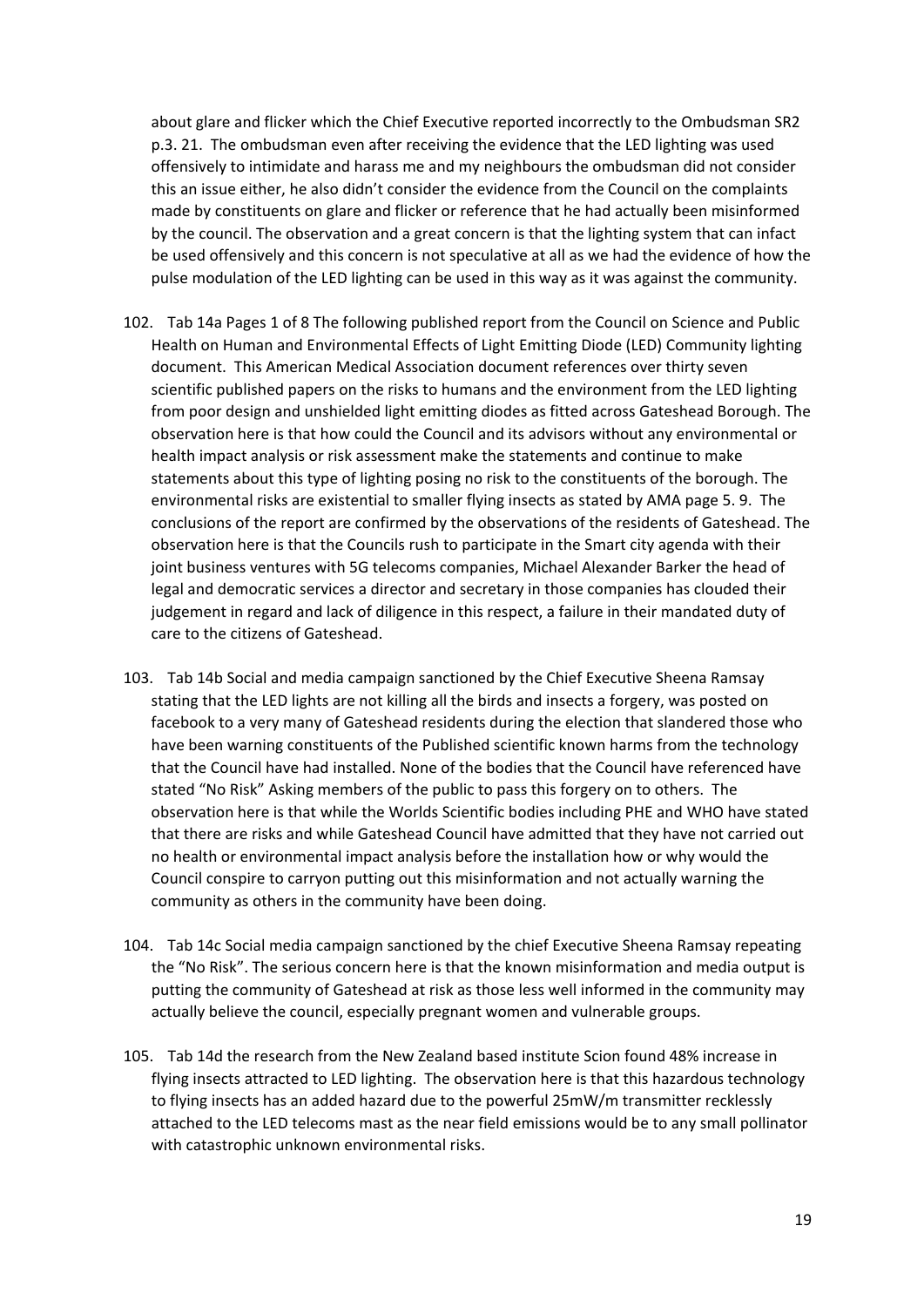- 106. Tab 14e Image of what lighting systems used to look like before the installation of the LED street lighting in Gateshead this image shows a great deal of activity around a fluorescent lighting system Moths and flying insects gathering around the lighting systems at dusk.
- 107. Tab 14f this is an image taken of the Harsh Glare from the LED Gateshead Street lighting at dusk showing a catastrophic collapse in the flying pollinators in my near locality that has the installation of LED street lighting and transmitter network. The observation here is that this is the effect on experimental technologies not risk assessed before deployment in breach of parliamentary and EU directives and laws. The collapse in small pollinators have been covered in the main stream media with knock on effects with salmon fishing and grouse shooting with land owners at economic loss. Plans to increase 5G across the countryside using phase array massive in massive out transmitters could prove once again catastrophic to the environment. In the belief that our farmers won't survive if they don't have the benefit of autonomous tractors and drone technology to manage crops.
- 108. Tab 15. My appeal to the LGO which failed as the LGO believe that parliamentary laws and European directives do not apply to Gateshead Council as the LGO stated the councils cabinet procedure rules Exhibit SR3 page 3 par. 15 constitution allows for the Council not to apply parliamentary and European directives laws on the environment or carry out public consultation on the roll out of a Multimillion pound experimental technology that at the time had been shown to pose significant health and environmental issues from a number of scientific studies including the WHO and the COE 1815 resolution and the inexplicable reason that the Council would have for not wanting to engage with the community on this stating that it posed NIL health implications. Nil environmental implications and Nil Human rights implications. Backhauling data from a person's home or knowing where their car is parked or what is in their waste poses significant human rights implications not Nil.
- 109. Tab 15a This E mail was sent to Police inspector 7512 Angela Hufton on the 30th August 2017 on the intimidation and harassment by strobing light against me and my neighbours from the 26TH to the 30TH of August 2017. She passed the information on including the photographic evidence and no one has contacted any of the complainants to date of this offence. The observation here is that the controllers used to pulse modulate the LED street lighting can be used in an offensive way, anyone without black out blinds or in the vicinity of these strobing LED lights could have a fit and could make them sick also the ability to pulse modulate the type of LED lighting in this way could if hacked be used in a far larger attack on the community something that the intelligence agencies have referenced concern over.
- 110. Tab 15b E mail 1st of Sep. 2017 to inspector Angela Hufton and cc. Vera Baird of a copy I sent to Gateshead Councils chief executive and members Stating in my second paragraph "May I remind you all that my public spirited complaint about the chronic exposure to microwave radiation pollution is in the public interest as no evidence has been given or research carried out showing that chronic exposure to microwave radiation is safe only the opposite and the people operating this system should not be above the law no matter who they are. To date there has been no investigation into this offence. The council confirm in their cabinet report 16th of Dec 2014 "Our street lights are being upgraded to make them more energy efficient. It is now possible to control each street light individually".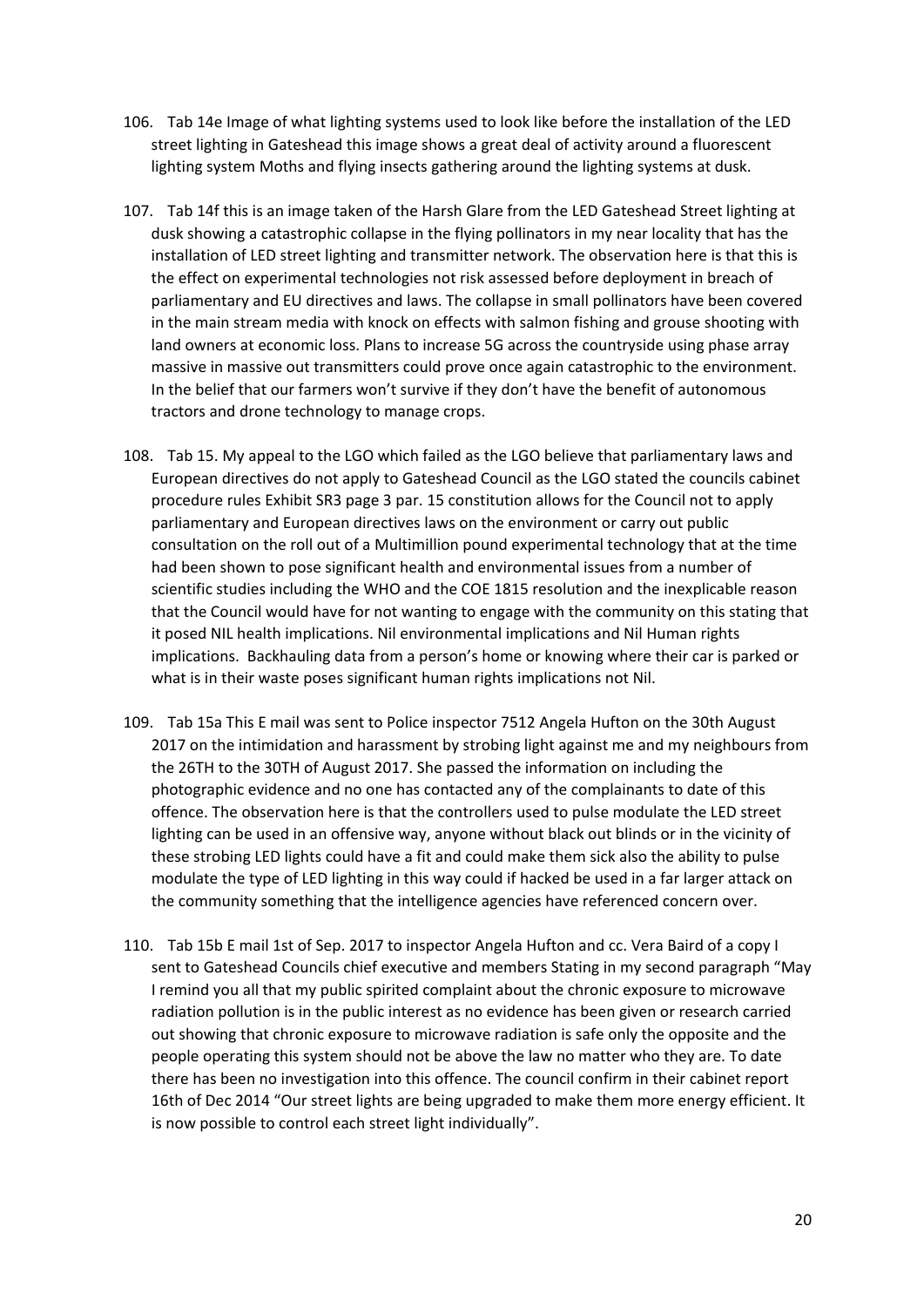- 111. Tab 15c Both LED streetlights flashing closest to my home all day and night over the full weekend from the 26th of August 2017 until the 30th of August 2017. One nearest on Percy Gardens and the other on Woodburn Gardens.
- 112. Tab 15d Shows LED in foreground directly outside Debbie Chisholm's home 14 Woodburn Gardens during the day while LED light in background not on.
- 113. Tab 15e Shows LED in foreground with pulse outside Debbie Chisholm's home while LED in background not on.
- 114. Tab 16. Page 1 of 5 scientific paper published in 2017 showing significant distress in Bees at 30 mV/m The observation here is that even though Councillors with an interest in Bees have themselves had their hives fail. No concern as to the mounting evidence shows a complicity that falls well below what would normally be expected of any Council officer never mind one that has knowledge of their own bee colony collapse.
- 115. Tab 16a Video evidence of questions put to Johnathon Wallace at the community garden car parks, showing his account in his statement to be a false representation of the facts which should confirm to the court that any future conversation with the Council or councillors or their contractors require that video evidence is required for the protection from wrongful accusations by them.
- 116. Tab 16b Video evidence of the appearance at the Council Meeting attend by the Major and all members showing the Mayors account of the event to be a false representation of the facts which confirms again the videotaping of Councillors and the Council or their contractors is imperative as a record to refute their written statements to the court. The observation here is that there seems to be a disregard to facts and a conspiratorial effort to besmirch my reputation by which ever means are necessary by the Council and its officers.
- 117. Tab 16c Graham Steele's Statement of Truth refuting Wallace's allegations
- 118. Tab 17 pages 1 of 10 Peer Review of the Draft NTP Technical Reports on Cell Phone Radiofrequency Radiation, March 26-28, 2018 This report refutes the statements made that there are no effects from Non Thermal exposure from microwave radiation to biology. The evidence however is incontrovertible and does not support the "No Risk" that the Chief Executive and others at Gateshead Council are relying on in their press release or other information that they are making available to the public. The experimental high gain dielectric lens antenna and phase array application can shoot signals and deliver thermal impact damage well beyond the ICNIRP current guidelines. Page 9 comment shows 5G and the IoT roll out concerns and risks are founded on the published science. The observation here is that due to Gateshead Council not having the technical, expertise or ability to make the relevant truthful statements to the constituents on this subject, then it is incumbent on me and others as our lawful duty to do so as proscribed in Parliamentary and international humanitarian laws as a Necessity to stop Gateshead Council and their officer's from committing further forgeries. The councils intention to silence me on this subject is an aggravating feature due to their wilful ignorance in regard the technology and the substantive scientific evidence and COE 2011 1815 Resolution document that they have had sent to them by myself and others and have taken a view or have been directed to take the view to ignore the relevance of it.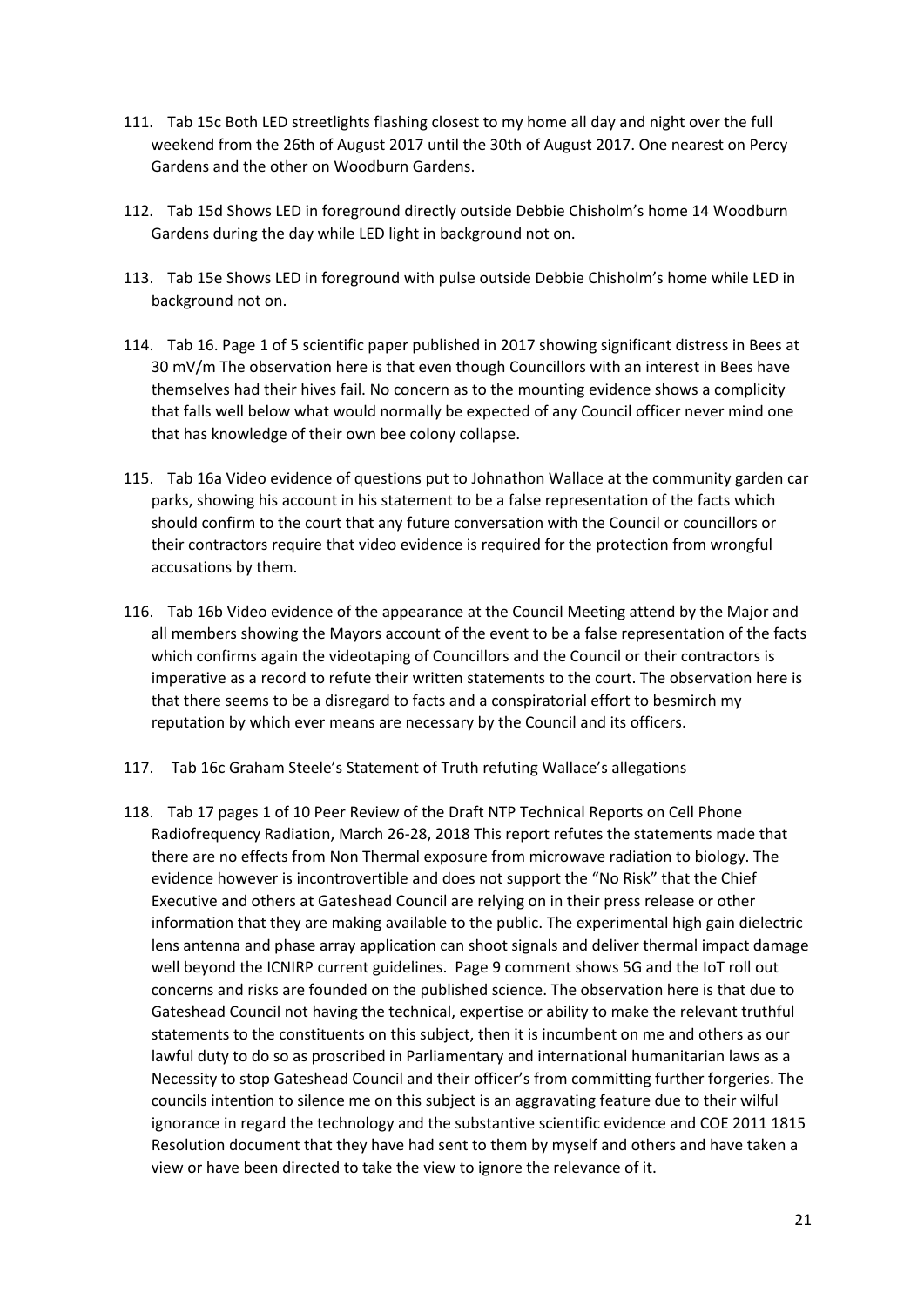- 119. Tab 17a this published and accepted scientific research paper in 2017 Latest research. Given the ubiquitous nature of exposure to this non-ionizing radiation, a small increased risk due to MF exposure could lead to unacceptable health consequences to pregnant women. Although the number of epidemiological studies examining the adverse impact of MF exposure in humans remains limited, the findings of this study should bring attention to this potentially important environmental hazard to pregnant women, at least in the context of miscarriage risk, and stimulate much needed additional research. The densification of antenna's for 5G coming to every part of the country and countryside without any safety test accreditation or health impact analysis will potentially harm the whole country and everyone and their families in it causing population collapse and damaging the economic viability of the country.
- 120. Tab 18 this is an appeal from over two hundred and fifty of the World's leading scientists calling for a Moratorium on 5G due to the known peer-reviewed published research showing harm to humans and the environment from uninsurable transmission devices 2G 3G and 4G technologies. The observation here is that if Gateshead Council officers who have all of the relevant information sent to them cannot read this or understand the contents of it, then they should engage the expertise that can. The Law and Safety standards are inextricably linked testing biologically active technologies on unsuspecting populations is in breach of the Nuremberg code and a humanitarian crime. The law has an inextricable link to products and product development for product safety codes a disregard for those standards and the law applied to those standards from emerging technologies is a path our legal system has not been aware of with future consequences so dire following this path of experimental technological improvement been exploited without the necessary laboratory testing to show it is as safe as can be shown in laboratory experimentation and not the opposite.
- 121. Jonathon Wallace knows that my Brother Graham Steele as a fellow bee keeper in the area. My Brother had lost all of his bees and had communicated with Wallace believing that he may have had some information on the subject or if he knew someone who could help him stock his hives. By this time and after researching the subject and a number of background radiation measurements the evidence was directing us to the microwave radiation transmission from the LED street lighting that had recently been fitted. Graham had been in contact with Wallace about his concerns and had sent him some published works on the subject in the belief he would raise this with the Executive branch. In summer of 2017 we were driving through Sunniside and stopped to see if Wallace had heard anything. He admitted during that conversation that his bees had also been annihilated. Wallace has had several e mails from me on the subject as all other Councillors and has made no attempt to act investigate comment or reply to my very serious allegations, even though the published scientific data on the matter is pretty damming on the known detrimental effects caused to Honey bees and Wildlife from very low levels of microwave radiation. Our visit to the community gardens a public right of way and area was to gather evidence of the collapse in pollinators which was confirmed to us by the gardeners. The Gardens actually have ladybird nests specifically for that insect that we inspected and found none. The gardeners also confirmed a noticeable drop in Butterflies and other small insects. When speaking at the Garden to a bee keeper my brother mentioned Wallace's bees and that bee keeper confirmed that he had problems keeping his bee stock alive. I was astounded at this as Wallace had made no attempt to help my brother who he knows to be a bee keeper and to bring this to the authority's attention, as far as we knew. I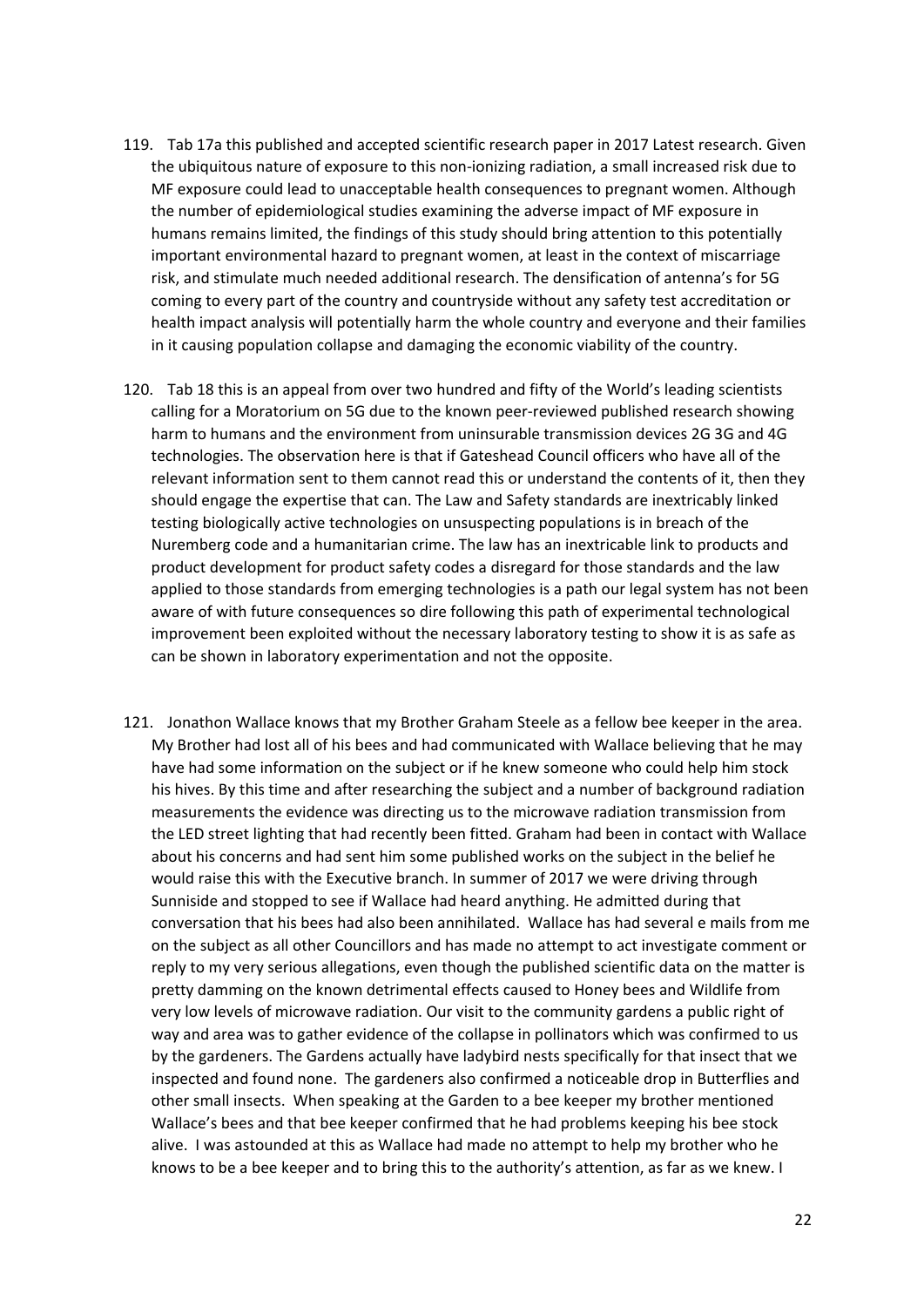had heard of unsubstantiated claims that Councillors and Employees at the Council had been threatened and told not to talk about the transmitters and after listening to a recording on Facebook of an employee at Gateshead Council basically confirming this. I found this hard to believe however what happened next confirmed it. We left the community Gardens into the community car park where I spotted Wallace and I said to him, Jonathon how are your Bee's He retorted as in his statement, that his bees where thriving. I was taken aback as Graham had already spoken with a bee keeper in the community gardens and that person stated that Wallace was in fact having problems with keeping his bees alive. I then said to him that I had heard that they had died. If these councillors are been gagged that would be a very serious crime, so I decided to test my assumption. My Brother who was quite a distance away did not attempt to speak or engage in the conversation at all. I refute Wallace's statement here. The video evidence shows Wallace in the public Car Park cutting bushes for his goats his claim to feel intimidated from my discourse in which my brother remained silent can be seen in the evidence, where I only have a mobile phone and it is he who has a potential weapon in his hand. The video is evidence confirms my belief that Councillors have been warned about talking to constituents about the transmitters or LED street lighting and the reason I believe that Gateshead council are attempting to silence the growing disquiet among those in the community who have taken the time to research this subject as well as my efforts to uncover the crime. It is inexplicable to me that Councillors after having received the published scientific evidence from Global experts on the subject or the 1815 COE resolution and the 2016 Europaem report and environmental published research find our information either unbelievable or nonsensical. Wallace's comments telling me to get a life in the Video are not the actions of someone who is feeling intimidated and the actions of someone trying to provoke an altercation, which I wasn't going to be provoked, as I had already been provoked at an earlier time as mentioned by Wallace from what I now believe was a conspiracy to engage me so that I would and did get arrested in some plan to discredit me so that I can be silenced Tab 16b Video.

- 122. I was invited to speak at a full Council meeting and I refute the allegations Jill Green about my behaviour, what is more worrisome about her statement is the fact that she hasn't been able to understand the concerns of her constituents and that they are valid and supported by scientific published research. Greens statement of truth paragraph 6 states "I find these allegations upsetting and aggravating as they appear to be believed and are repeated by others". This is astounding considering that her constituents have only been given the similar scientific documentary evidence that she has had sent to her. Finding the people in her constituency as aggravating for having dared to question the councils misinformation as she should be on their behalf is beyond any thought full persons comprehension considering she has had all of the relevant scientific documentary evidence from me by e mail and was present at the Council chamber meeting. My response to Green on Facebook was due to her assumption that the scientific evidence that her constituents are relying on is Nonsensical after she had called me a liar at a local Crime stopper meeting in Gateshead, when a constituent told her that no one was paying Mark Steele to tell lies but they were her. Her threat to that constituent is Lee Garrett the father of the Child victim with bleeding nose Tab 9. 9a statement. Tab 16 B Video evidence shows her statement of truth to be incorrect.
- 123. The Councils refusal to respond to the second question led me to send every Councillor in the borough enough scientific evidence of this humanitarian and environmental crime with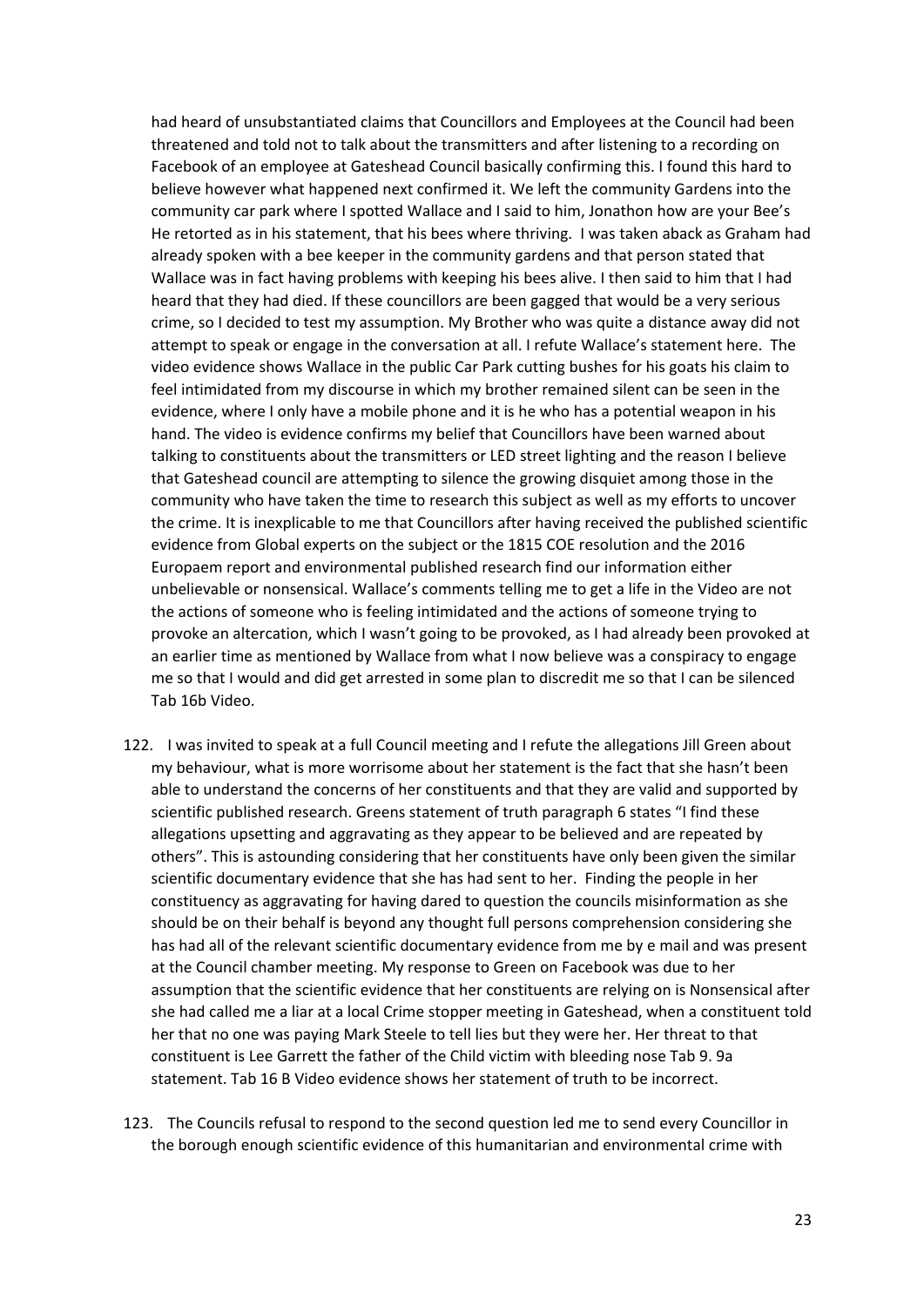evidence showing that the Councils reliance on the PHE statement or that of ICNIRP should not be relied upon and to do so would bring evil upon the community. Tab 1 page 1 of 5.

- 124. In all of my communications with the Council workers or councillors my action while passionate in my knowledge and belief of their actions are unlawful and illegal. I have only ever threatened them with the legal consequences of their actions and while they may find that disturbing. It is only due to their ignorance of the dangerous of this experimental uninsurable technology that they are rolling out harming my country men women and children with a total reckless disregard of the science based evidence, Legal documents that I sent to them and the law. The statements that have been made against me are exaggerated at best and I am concerned that this type of action requires the actual recording of the council workers to keep the record straight. The statements that I wouldn't let them go is fanciful to say the least I was standing in the street with a dog on a lead and my mobile in my hand calling the 999. The council even sent their heavies to my location when I was arguing with their lighting workers about the illegal system on July  $10^{TH}$  fortunately the police had arrived just before the heavies did. The workers may infact be upset about me explaining the illegal action and unlawful actions of their bosses. I explained to the lighting people that this was not an excuse in law that could be used before the courts and something the Nazi's had relied on and had failed in using that excuse about the human rights crimes that they committed. I admit I did call the operative a cunt but this was because of his disregard of my explanation of how this radiation can kill babies and children and he thought it quite amusing.
- 125. The Witness statement made by Douglass John Corbitt in his attempted service of an injunction is further evidence of the way evidence has been presented in this interim injunction to gag me from speaking out over the illegal unlawful technology roll out across Gateshead borough. Corbitt did knock on my wife's door at 09.55 on the 28th of July he had by this time identified himself as someone from Gateshead Council. I came to the door and shut it without making any comment or he to me and I shouted through the door that if he had anything to give me then he should send it to my Solicitors Tate Farrier Graham or post it in the papers.
- 126. On the 31st of July 2018 I witnessed someone dressed as a Police constable coming up my path, he had a letter in his hand and started waving it at me, and he was accompanied by the person who had come to the door the day before. I was immediately alarmed as I didn't know why a Police constable would be in the process of handing me any documents so I rang 999 to check if this was infact a Police Constable due to the threats that I have had made to my life from a number of sources due to my investigating and uncovering of the ongoing genocide happening in Gateshead.
- 127. While I was on the Phone to the Police they confirmed to me that the person trying to serve me with a document was infact a Police constable. I went back to the window and videotaped the encounter. The reason for the video tape was a way of recording for my self-preservation in case of attack. The Police constable had something in a brown envelope that he was attempting to give me through the window. I did tell them that my life was in danger and that the envelope could contain either weapons grade anthrax or Novichok but at no time did I threaten the Police officer who was attempting to serve me with the papers or make any threats of any kind to Corbitt or against any one at the Council. Corbett's recollection of the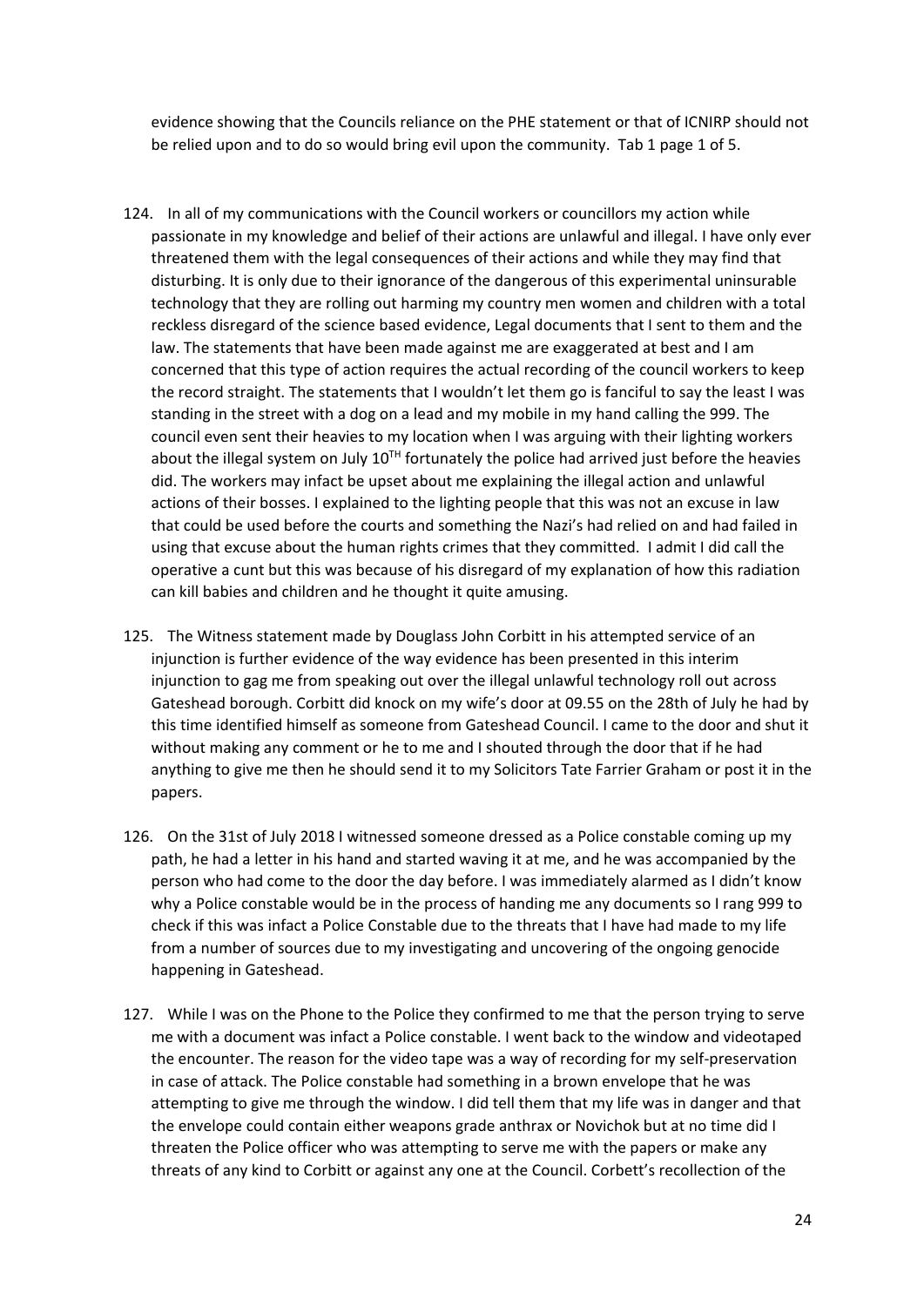encounter totally contradicts that of Police Constable 473 statement also that of myself and the witness statements from both my sons and the video evidence. This is further evidence of why videotaping Councillors and their officers is so important due to their inability to recollect events making statements to the Courts that have little resemblance to the actual truth statement that his honour could deem as perjury. The observation here is that Corbitts statement has been managed as part of the conspiracy against me on instructions from others and I am relieved that the Police man 473 did not make false testament against me as Corbitt has in his evidence offered into this court.

- 128. Tab 18a Video evidence of encounter with Police Constable 473 and Council representative Corbitt
- 129. Tab 18b Adam Steele Statement of Truth on the visit by the Police to my home
- 130. Tab 18c Joshua Steele Statement of Truth on the visit by the Police to my home
- 131. Tab 18d Deborah Chisholm Statement of Truth on the intimidation tactics and ill health
- 132. Tab 18e Steven Plunkett Statement of Truth on the intimidation tactics and ill health
- 133. Tab 18f David Smailes Statement of Truth on his death of his wife from brain cancer
- 134. Tab 18g Chris Ingham Statement of Truth on the street argument, with Councillors
- 135. Tab 18h Susan Brown Statement of Truth on the street argument, with Councillors
- 136. Tab 19 Pages 1 of 2 Email evidence of Mark Steele Court Papers sent to Gateshead Council and posted to Mark Steele on the 05/09/2018.
- 137. Tab 19a Photograph evidence sent to court of Letter from Gateshead Council containing my Court documents addressed to Mark Steele Address dated 23rd of August 2018
- 138. Tab 19b The Mayors threat of legal action against Victim Lee Garrett on Social Media. The Observation here is that the Mayor has a duty of care to Constituents in representing them not making threats to them when they question or make allegations against them. Mr Garrett subsequently was attacked by a constituent of the mayor for making statements on social media about the harm that he and his family where suffering and even though he knows the person in question and has made a complaint to the Northumbria Police no action has been taken either to follow up and investigate this crime in which a man came to Mr Garrett's home dragging him from his door into the garden and assaulting him.
- 139. Tab 19c Page 1 of 2 Showing Mortality increases from cardiovascular disease across Gateshead against a falling national and regional trend. This government data confirms my concern of how this type of radiation increases a number of illnesses including cardiovascular death. The communications from Paul Gray stated Exhibit SR2 page 2. After having been sent published science on this link Gray has denied that an increase across the borough of Gateshead which is refuted from the data produced by the Governments own statistics.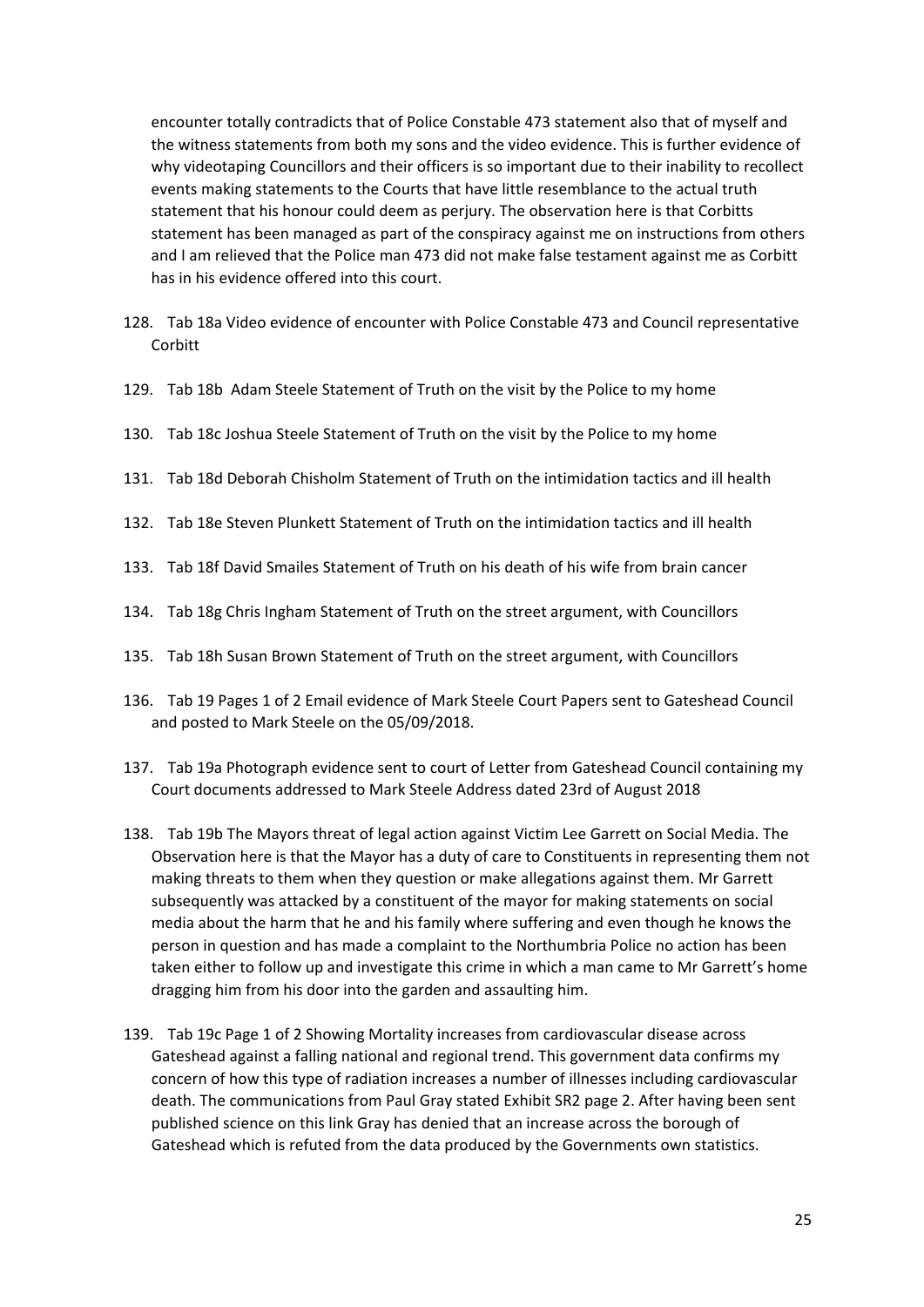- 140. Tab 19d Councillor Martin Gannon letter to MP Stephen Hepburn on behalf of David Boe Constituent 24th Aug 2018. Observation here further Misinformation sent to an MP on behalf of the said Constituent. The continual misrepresentation of the facts by the Council and its councillors, Martin Gannon reference to the LED street lighting in Gateshead as not pulse modulated his term "flashing" is incorrect. LED lighting is normally driven with a smooth current. It has a controller that Pulse modulates the light. "Flicker" which has been shown to be hazardous. The LED lighting fitted in Gateshead does in fact offer significant detrimental health implications, and while the Councillor would not know this, whomever crafted this letter on his behalf does. Gannon's admission that there is a problem with the LED lighting at 200mm is infact the nearfield known dangerous distance from the transmitter and not the LED light. I would have been able to rectify this misinformation on social media or by contacting the Councillor Gannon to find out why he is misinforming the MP and his constituent but for this claim.
- 141. Tab 19e Referral letter from MP Stephen Hepburn to Mr Boe 28th of August 2018
- 142. Tab 19f Shows 25% Blue light Hazard from White LED depending on the actual LED this level of Blue light hazard can be higher. The observation is that the Council does not understand LED light emissions or Pulse Width Modulation Optical Radiation emissions fitting technology they cannot comprehend the risks attached.
- 143. Tab 19g The council have admitted that this technology is currently rolling out across the Country and assuming that other councils are rolling in out that they mistakenly believe that it is "No Risk" Which is not the case and while all technological advances have risk attached, testing and standards procedures help to limit those inherent risks in all technological advances and the reason it is unlawful and illegal to test technologies on the public at large and the reason for the Nuremberg codes. Increasing Mortality rates across the United Kingdom with greater impact on Women. Scientists are unsure of the cause of the strong and flashing warning light of the rise in premature deaths. The Observation here is that Women with on average smaller body density have less resistance from ubiquitous impact from Microwave Radiation pollution.
- 144. Tab 19h Copy e mail to the Court trying to ascertain the Court Date of the actual hearing.
- 145. I have contacted the Police. Health & Safety executive. Natural England, RSPB, RSPCA, NBU, Green peace, Amnesty international, Liberty as well as a number of Central Government agencies with No success from the very bodies set up to protect and secure the safety and wellbeing of our country. Gateshead Councils officers are ignoring the published scientific evidence and continuing to misinform increasing the risk to residents and themselves.
- 146. I refute the allegations made by the Council on my behaviour been anti-social. As all of my actions have been in the best interests of our community and the country at large putting myself at significant risk in saving the country and community from this human rights crime, that I have expert knowledge of and have an obligation and duty to bring to the public's attention no matter how embarrassing the information may be to the Council and its officers. I have never once threatened any violence and have only used the threat of the law and legal system against the unlawful actions of the Council and its officers. My actions are fulfilling my